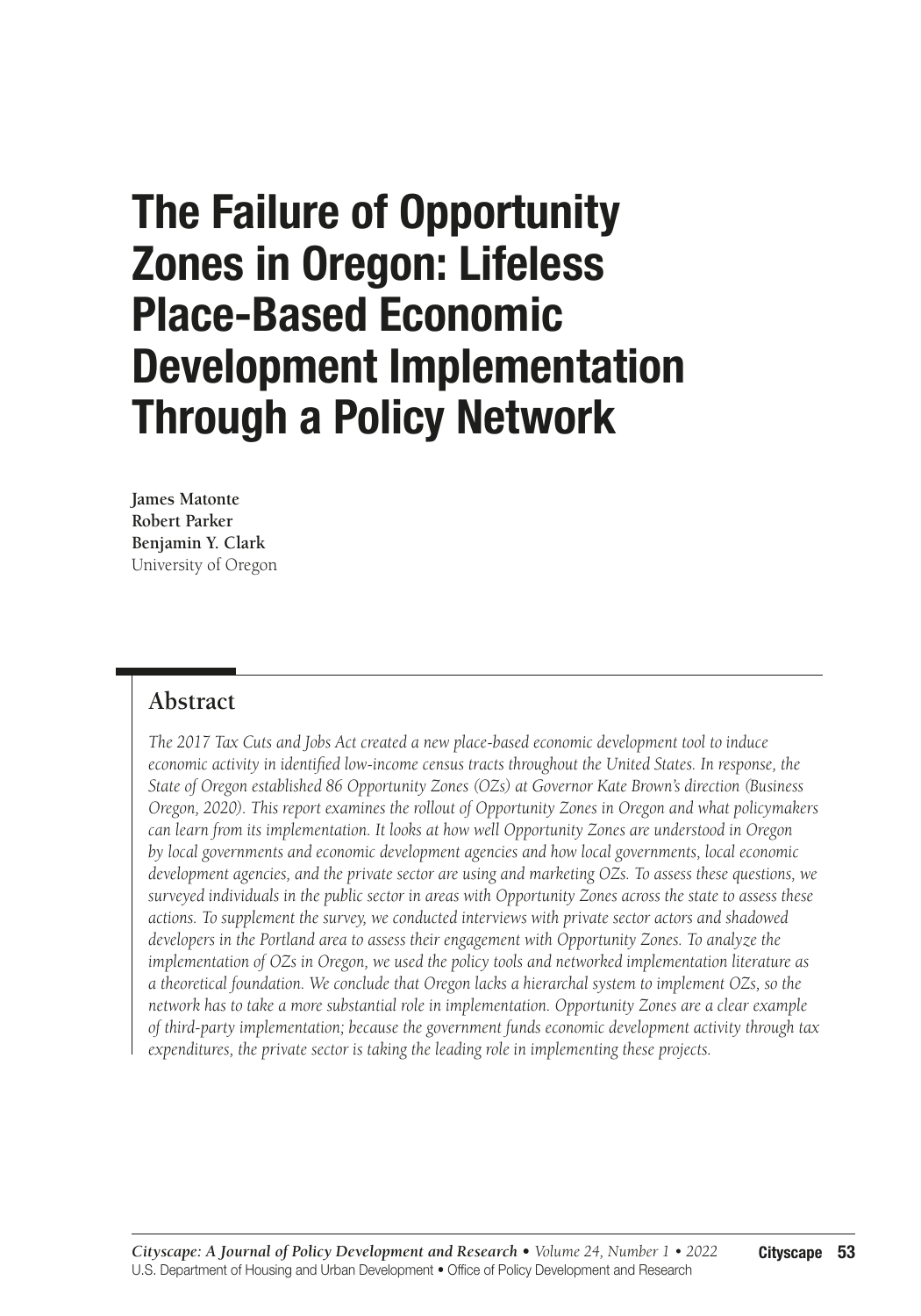# Introduction

In response to the 2017 Tax Cuts and Jobs Act call to create Opportunity Zones (OZs), the State of Oregon established 86 OZs at Governor Kate Brown's direction (Business Oregon, 2020). The Governor designated the OZs from a list of low-income census tracts nominated by local governments with an "extraordinarily quick" pace for decisionmaking (Business Oregon, 2020; Wessel, 2021). The state forwarded nominations to the United States Department of the Treasury for final approval. The federal government required states to propose OZs within 90 days, limiting the time available to review census tracts or facilitate public engagement or long-term visioning (Business Oregon, 2020). The quick decisions on designations were made "without really understanding what the brand-new program was" (Wessel, 2021: 170).

Despite the limited evidence of the efficacy of these economic development policies similar to OZs, they are just the latest iteration. Since the 1980s, several place-based policies have existed that mimic the intent of the OZ policy. We have a broad sense of the effectiveness of these policies and their administration. However, the literature is very thin concerning how well these prior policies were implemented, understood, or marketed during their early stages. This report hopes to shed some light on the early-stage implementation of OZs. We hope to improve the implementation of future iterations of location-based tax policy to induce economic development—even if those policies may not be as effective as other types of economic development policy.

This report examines the rollout of Opportunity Zones in Oregon and what policymakers can learn from its implementation. More specifically, we are interested in understanding how well Opportunity Zones are understood in Oregon by developers, local governments, and economic development agencies. Next, we are interested in understanding how local governments, local economic development agencies, and the private sector are using and marketing OZs. To assess these questions, we surveyed individuals in the public sector across the state to assess these actions. In addition to the survey, we conducted interviews with private sector actors, and we shadowed developers in the Portland area to assess their engagement with Opportunity Zones. The report analyzes the OZ implementation in Oregon using a networked governance framework to better understand the successes and failures of this policy. Networked governance is when policies are governed or implemented through a network of organizations, often across levels of governments; this network can also include the nonprofit and private sectors.

The arrangement of the remainder of this report is as follows:

- 1. We examine some of the lessons learned from the prior place-based tax-based economic development efforts that mimic some aspects of the Opportunity Zones.
- 2. We dive deeper into Oregon's implementation of OZs. This section also provides a set of research questions that guide the analysis of this report.
- 3. We then discuss our analysis methods and follow this with a discussion of the findings from this analysis.
- 4. We provide a set of recommendations for future action on OZs and similar policies in the future.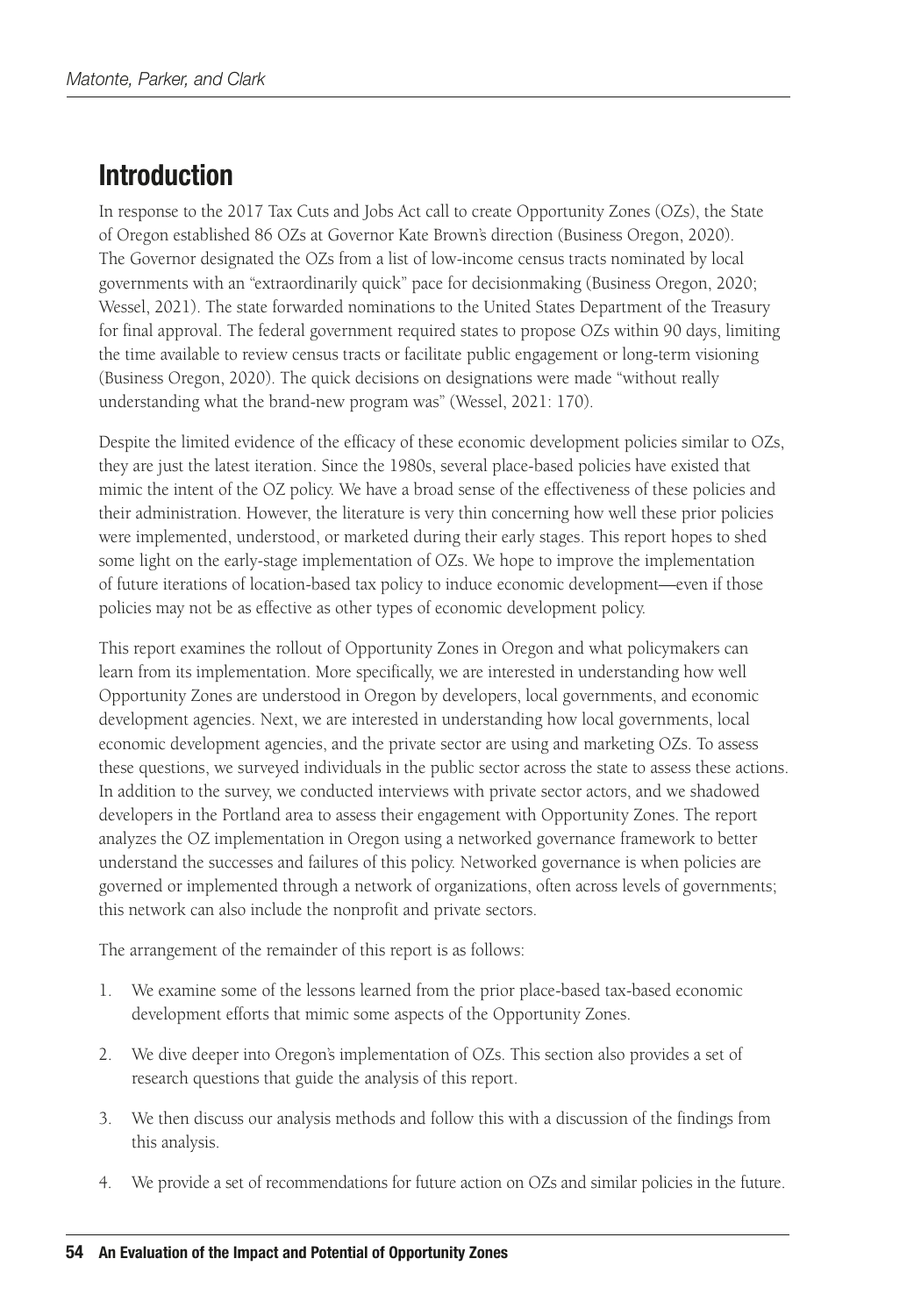# The Historical Foundations of Opportunity Zones

A historical understanding of how prior economic development efforts with similar characteristics to Opportunity Zones will help us better understand the potential of OZs. Opportunity Zones have similarities to earlier efforts that were deemed necessary in high-poverty, low-employment communities because of what some saw as "market failure—where market forces have not resulted in an optimum allocation of resources to certain kinds of places. Indeed, a lack of access to patient (i.e., long-term), reasonably priced capital has seriously hindered the community and economic development prospects of such places despite the fact that many of them contain valuable assets and viable opportunities" (Abravanel et al., 2013: 9). In urban areas, these market failures are due to a range of past disinvestments due to past and present discriminatory practices in lending/insurance, (perceived) elevated security costs, higher taxes, and white flight (Abravanel et al., 2013). In rural areas, a lack of local banking assets hinders the availability of capital, and those that do exist are more conservative in their lending than those outside the rural areas. Additionally, the low population density in rural areas and inadequate or insufficient supporting infrastructure led to lower quality capital projects that these traditional funding mechanisms support (Abravanel et al., 2013).

Earlier efforts to induce economic growth using tax expenditures have largely failed. The basis for a firm's decision to locate somewhere has many sources and "is far more complex than making a comparison of taxes across jurisdictions" (Clark, 2014: 41). Amenities, quality of infrastructure, quality of life, safety, quality and cost of the workforce, utility cost, unionization, and strength of regulation are all determinants of those decisions as well—and often are placed high above the tax benefits that a project may create for the developer or firm.

We will briefly explore similar place-based efforts and the known results of these efforts; they shed light on what we might expect from OZs. We draw upon the lessons learned from the state-enacted Enterprise Zones in the 1980s, the federal Empowerment Zones/Enterprise Communities (EZ/EC) program in the 1990s, and the New Markets Tax Credit Program (NMTC) of the 2000s. One of the biggest obstacles facing OZs and similar tax expenditure-based efforts to address poverty is that they are all based on the theories of "trickle-down" economics of the 1980s (Jordan, 2020), which historically were not highly successful in economic development.

### Enterprise Zones

The British government enacted a nationwide Enterprise Zone (EZ) plan in the 1980s, later emulated by many U.S. states (Jordan, 2020). The Thatcher and Reagan governments' supplyside economics theories ("Trickle Down Economics") influenced the Enterprise Zones design in the United Kingdom and United States. While "Enterprise zones [became] the foundation of the Reagan urban economic development agenda" (Blair, 2002: 166), his administration failed to get support in Congress for EZs (Blair, 2002; Jordan, 2020; Mossberger, 1999).

The EZ approach to economic development uses a different set of tools than traditional economic development policy by aiming to "direct the policy benefits to selected companies within a specific geographic area, stimulating community or neighborhood revitalization as well as business development" (Blair, 2002:167).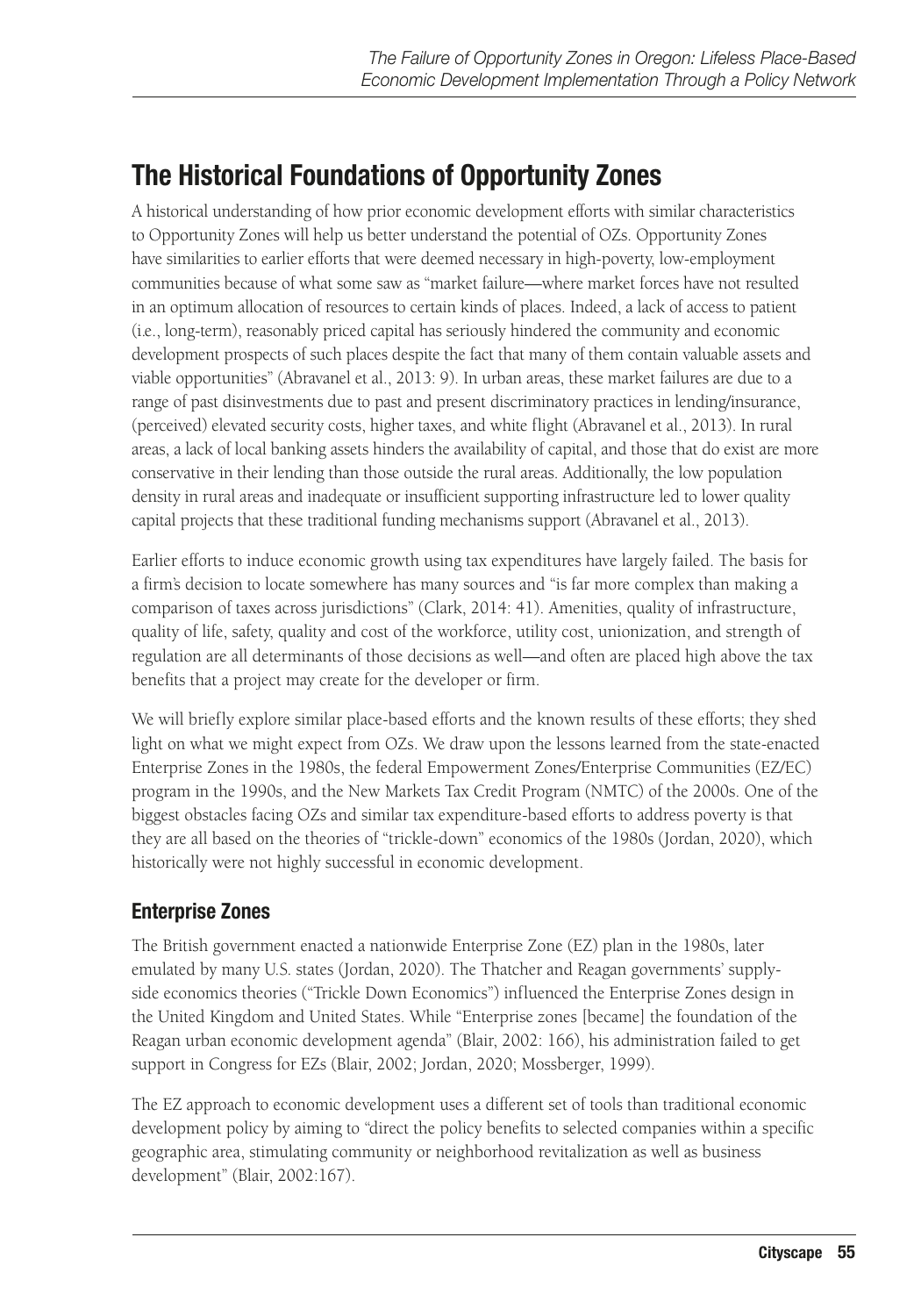### Empowerment Zones/Enterprise Communities (EZ/EC)

Following the riots in Los Angles in 1992, the Empowerment Zones/Enterprise Communities (EZ/ EC) legislation paired tax incentives with social services support in targeted communities (Jordan, 2020). This multi-tool approach (Salamon, 2002) to implementation is a key difference between the EZ and the EZ/EC approach. The goal of EZ/EC was to use progress toward benchmarks as the indicator of success rather than the amount of money spent on projects. In practice, this became very difficult to measure because each project developed its own set of "baselines, methods, and benchmarks for measuring the success of its plan."; thus, most measures of success were on "outputs" rather than the results of the projects themselves (Government Accountability Office, 1997: 1–2). While that statement may apply to nearly all economic development programs, it is particularly salient for the EZ/EC program because of its particularly poor design. "The relative impact of EZ/EC remains largely unknown" (Jordan, 2020: 75).

Analysis of the EZ/EC effectiveness shows that while empowerment zones could create jobs, the cost per job (in some instances costing more than \$100,000 in investment per job) was far too high to justify the investment (Busso & Kline, 2008). To give a sense of the scale of the EZs financial imprint, the estimates of the first round of investments were around \$2.5 billion over 10 years in a geographic area that had a population of fewer than 1 million people (Busso & Kline, 2008). Due to the measurement issues previously mentioned, however, and the lack of a clear target, these programs failed to generate the desired economic outcomes.

### The New Markets Tax Credit Program (NMTC)

The New Markets Tax Credit Program (NMTC) is the prior policy most similar to the OZs. NMTC was established in 2000 and was reauthorized as recently as 2017. The goal of the NMTC was to use tax incentives "to stimulate economic growth, create jobs, and revitalize low-income areas" (Jordan, 2020: 75), but it did not provide the social services seen in the EZ/EC. The NMTC program is competitive, with the Community Development Financial Institutions (CDFI) Fund making the award decisions (Abravanel et al., 2013). There is a wide range of eligible projects, but most were "office, retail, manufacturing/industrial, and mixed-use" (Abravanel et al., 2013: vii).

The "lack of transparency and data collection by the Treasury Department" clouds the ability to gauge the effectiveness of the NMTC (Qian, 2019). Most studies looking at NMTC indicate modest but positive results of the program. Qian (2019) notes that "NMTC encouraged new investment from individuals, and it seems to have encouraged corporations to shift investment from higher income communities to eligible low-income communities," adding that other studies have seen "modest reductions in the poverty rate and unemployment rate in affected communities." The increasing complexity of the NMTC made "it more difficult to trace the flow of private and public funds and the benefits from the tax subsidies" (Government Accountability Office, 2014: 9) than other programs.

While many developers are willing to take the extra benefits the NMTC provided, a 2013 Urban Institute study shows that only about one-third of the projects needed the program to get underway (Abravanel et al., 2013). Creating a job through the NMTC is estimated at \$53,000 per job—a cost much higher than other federal government programs and one that is more than 3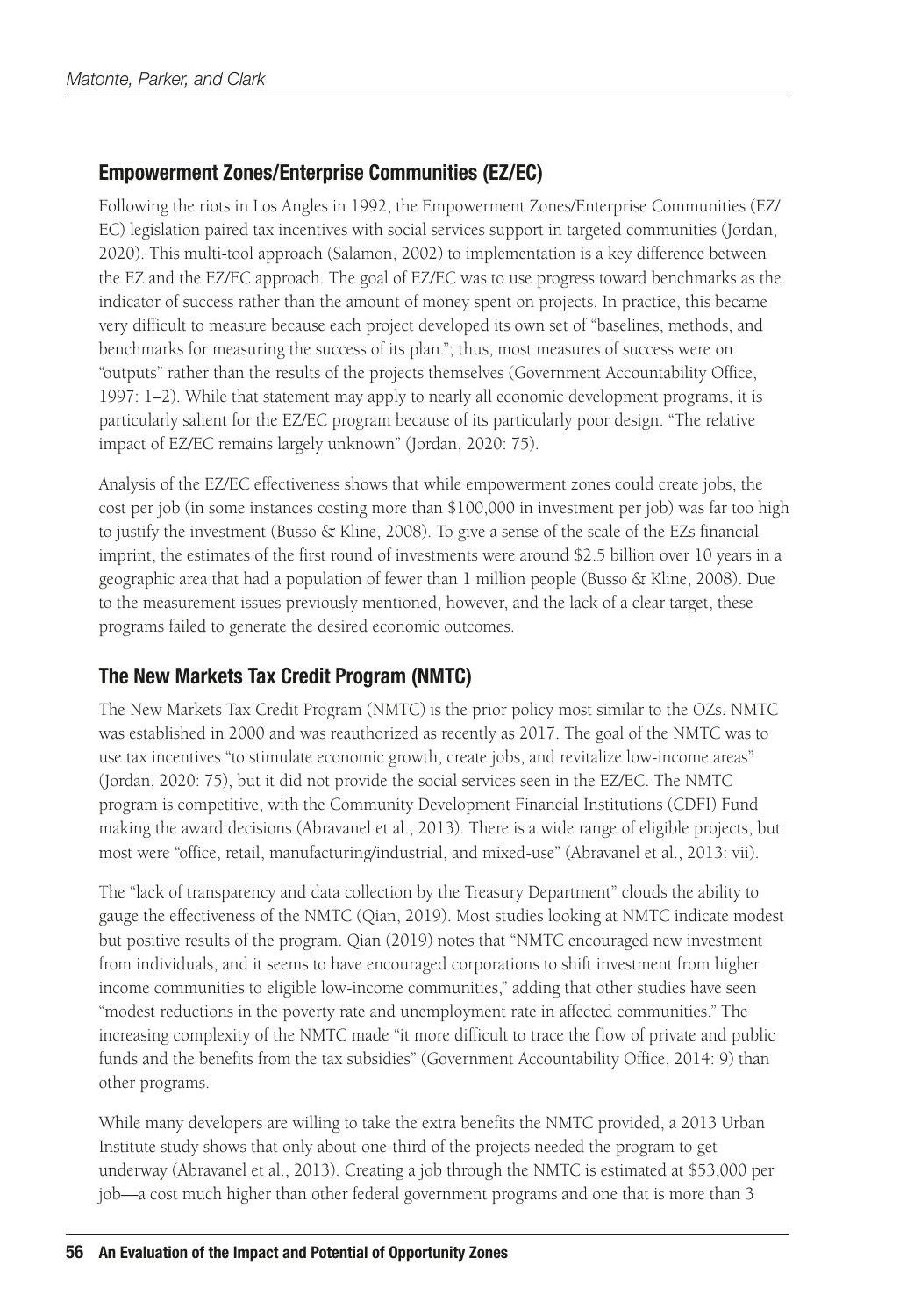times more expensive than the Earned Income Tax Credit (EITC) (Abravanel et al., 2013; Qian, 2019). The overall impact of the NMTC is negligible because "no change in corporate investment levels in response to the NMTC" was seen as a result of the program (Gurley-Calvez et al., 2009: 371). Individual investors saw some minor benefits, whereas corporate investors did not (Gurley-Calvez et al., 2009). The share of individual investors, however, is a small fraction of all investments made through the program—about 5 percent of the total (Gurley-Calvez et al., 2009).

### Opportunity Zones in Oregon

Of the 834 total Census Tracts in Oregon, more than 300 met the Opportunity Zone criteria (Business Oregon, 2020). The Tax Cuts and Jobs Act allowed the state to nominate 25 percent of those tracts for Opportunity Zone designation. In 2018, Oregon established 86 Opportunity Zones across all of the state's regions (see exhibit 1). Thirty-one percent of designated Opportunity Zones are in rural areas, 31 percent are in the Portland Metropolitan Region, and the remaining 38 percent are in other urban areas of Oregon. The justification for selecting tracts within the state was not entirely transparent, likely due to the limited time given for selection and the fact that the legislation had no requirements for transparency. Several studies have demonstrated that quite a few of the projects in Oregon were placed with the intention only to help development projects underway, whereas others were selected to attract purely out-of-state money (Buhayar & Leatherby, 2019; Wessel, 2021). One such project in downtown Portland already had a certificate of occupancy ready before the OZ legislation, yet legally could use the OZ designation to create a windfall for the development's investors (Wessel, 2021). While the designation of which areas get the OZ tag is a state-level decision, local and regional governments in the Portland metro area requested that some eligible tracts not be included out of fear that the designation would exacerbate gentrification in areas of Portland (Buhayar & Leatherby, 2019; Wessel, 2021). In fact, several neighborhood and community groups rallied to keep the OZ designation from their census tracts because their "neighborhood is 'already threatened by outside investment that works against the interests of lower-income residents and people of color,"" and that OZs would "make gentrification even more profitable" (Wessel, 2021: 172). These neighborhoods were left off the OZ selected list.

OZs have, thus far, failed "to incentivize community engagement, preserve affordable housing, and mitigate against displacement. Opportunity Zones may amount to little more than a tax cut for the wealthy that only furthers the economic burden on low-income residents who can no longer afford to live in areas they once called home" (Jordan, 2020: 68). How representative these early findings are, which show minimal impact, is hard to determine because implementation is so recent. Chen, Glaeser, and Wessel (2019: 2) have noted, however, some declines in property values in target neighborhoods.

Oregon is a diverse state. The Oregon Office of Rural Health (ORH) divides the state into urban, rural, and frontier areas (Oregon Office of Rural Health, 2020). Urban areas are population centers with 40,000 people or more, rural areas are areas 10 or more miles from the centroid of a population center of 40,000 people or more, and frontier areas are counties with population densities of six or fewer persons per square mile. Ten of Oregon's 36 counties are designated frontier counties. Using data from Claritas LLC, ORH found that 33 percent of Oregon's population lives in rural areas, 2 percent in frontier areas, and 65 percent in urban areas.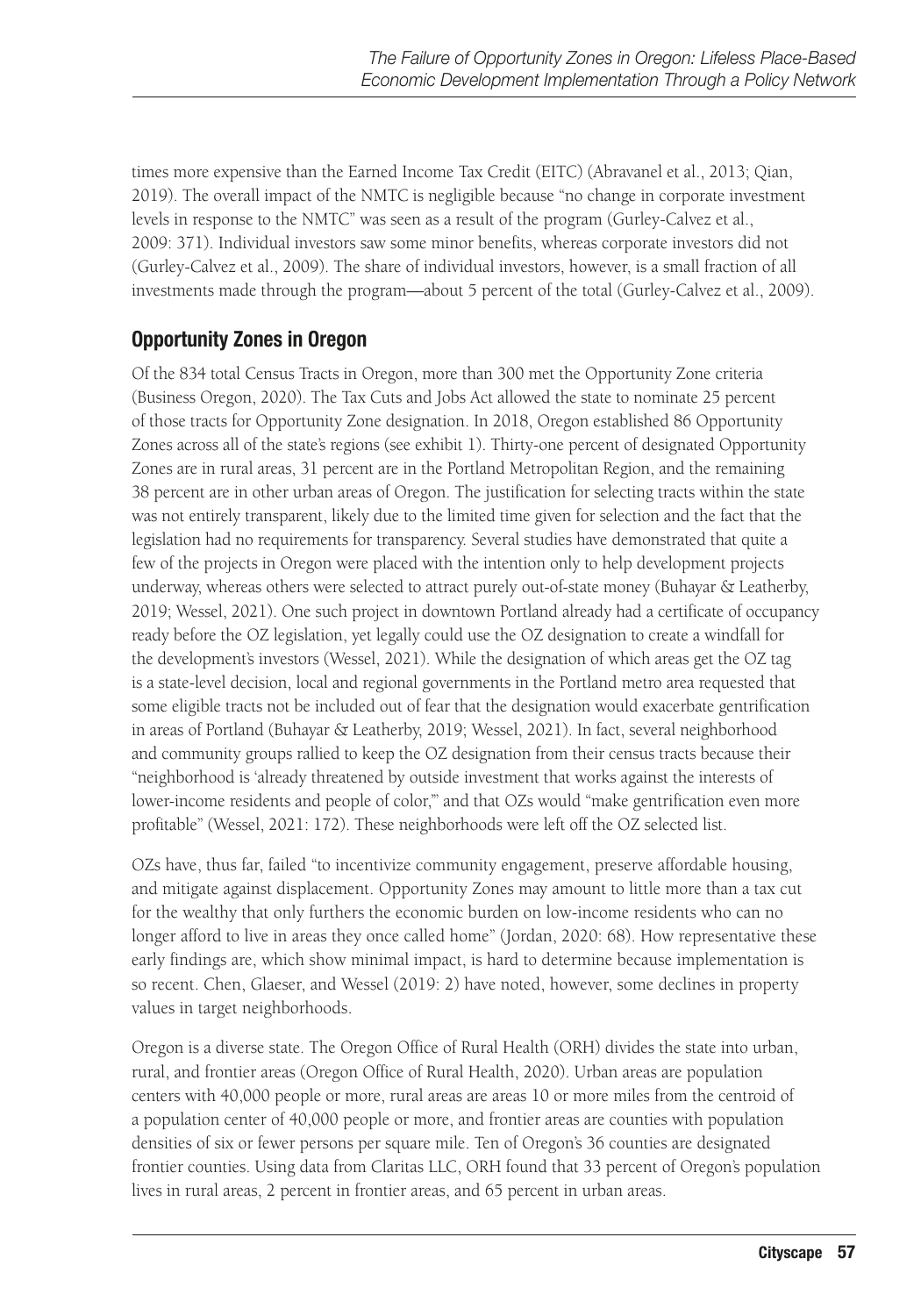#### Oregon Opportunity Zones



*Source: Business Oregon, 2020*

Like many states, Oregon has systemic and pressing planning and economic development issues stratified by rural/urban/frontier populations, skilled/unskilled populations, and siloed institutions. While untested and imperfect in implementation, Opportunity Zones appear to offer an opportunity to provide marginal financial incentives that could allow the remediation of some of these barriers within Oregon and nationally.

Opportunity Zones in Oregon, however, and the state legislation aimed to remedy perceived problems, have received considerable negative press (Hauser, 2020; Hauser & Ordóñez, 2019; HB2428 2021 Regular Session - Oregon Legislative Information System, 2021). Thirty-one percent of the 86 OZs within Oregon reside in rural census tracts. Rural communities across the United States, including Oregon, have struggled economically for decades. They face systemic challenges like an aging population, population loss, non-diverse local economies, and difficulty attracting industry; they are often not economically viable. Real-estate development projects in rural communities are usually too small to attract big investors. A small project of only a few million dollars in a rural area will also have more difficulty attracting funding than a multi-hundredmillion-dollar project in an urban area. Wessel (2021: 192) notes this same issue when speaking with several foundations in Oregon: "Portland would attract money…The challenge would be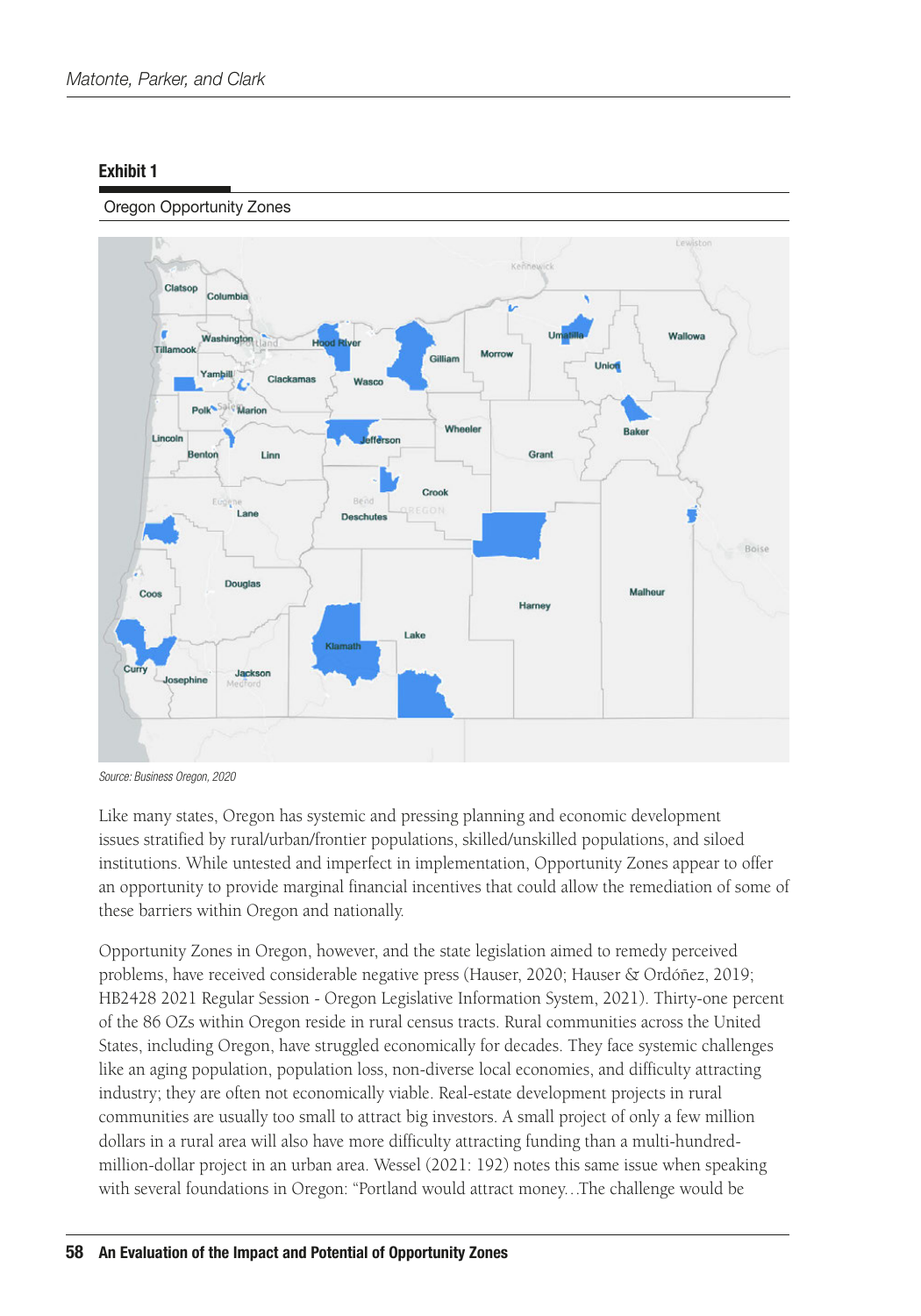channeling some money to other parts of the state. Left alone, the market wouldn't do it." These efforts were described as "a flop" because "identifying promising projects in smaller communities across the state proved difficult," and finding investors "was no easier" (Wessel, 2021: 193).

This difficulty in attracting projects within a rural Oregon OZ stems from the systemic barriers to acquiring labor, materials, and adequate rents (Steckler, 2017). Long distances from materials and long commute times eat away at project returns and jeopardize fulfilling the Opportunity Zone legislation requirements. Additionally, given the comparatively little demand for housing than a larger municipality, rural communities often cannot charge rents that provide an attractive return (Steckler, 2017). Because of these additional barriers, the marginal return on a project in a rural area is usually smaller than that of an urban area, and projects are generally riskier. These challenges also require that government (state and local) in Oregon take a larger role than might be seen in more densely populated areas of the United States.

In this report, our goal is to examine Oregon OZs and explore how public and private entities within the state have approached implementing the Opportunity Zone legislation. We address three primary research questions:

- How well are Opportunity Zones understood in Oregon by local governments and economic development agencies?
- How are local governments and economic development agencies using and marketing OZs?
- How is the private sector navigating OZs in Oregon?

The report emphasizes how urban, rural, and frontier areas capitalize on their Opportunity Zones.

# Opportunity Zone Implementation

To better understand the analysis presented in this report, we draw from the policy tools and networked implementation literature. The tools used for policy implementation are varied (Salamon, 2002), so understanding how the less direct means of implementations in OZs in context is essential. In this report, we examine the indirect implementation of economic development policy. OZs use the tax code form of implementation—a class of policy tools commonly known as tax expenditures. Tax expenditures include tax credits, tax abatements, and tax deductions. Since colonial times, they have been used for economic development through "public investments via tax abatements and credits, infrastructure investments, and workforce training" (Clark, 2014: 37); their use increased dramatically, however, after World War II.

Opportunity Zones are implemented through networks. Implementation networks are a way to look at control over policy implementation in contrast to strong hierarchal control found in many government programs. O'Toole and Meier (1999) have noted that the lack of strong hierarchical control of policy implementation indicates that policy is then implemented through a network. In hierarchies, governments have "formal authority to compel" through a "stable set of relations" (O'Toole & Meier, 1999: 508). The formal structures imbedded in traditional hierarchies "makes it possible to coordinate the efforts of many toward the achievement of common purpose without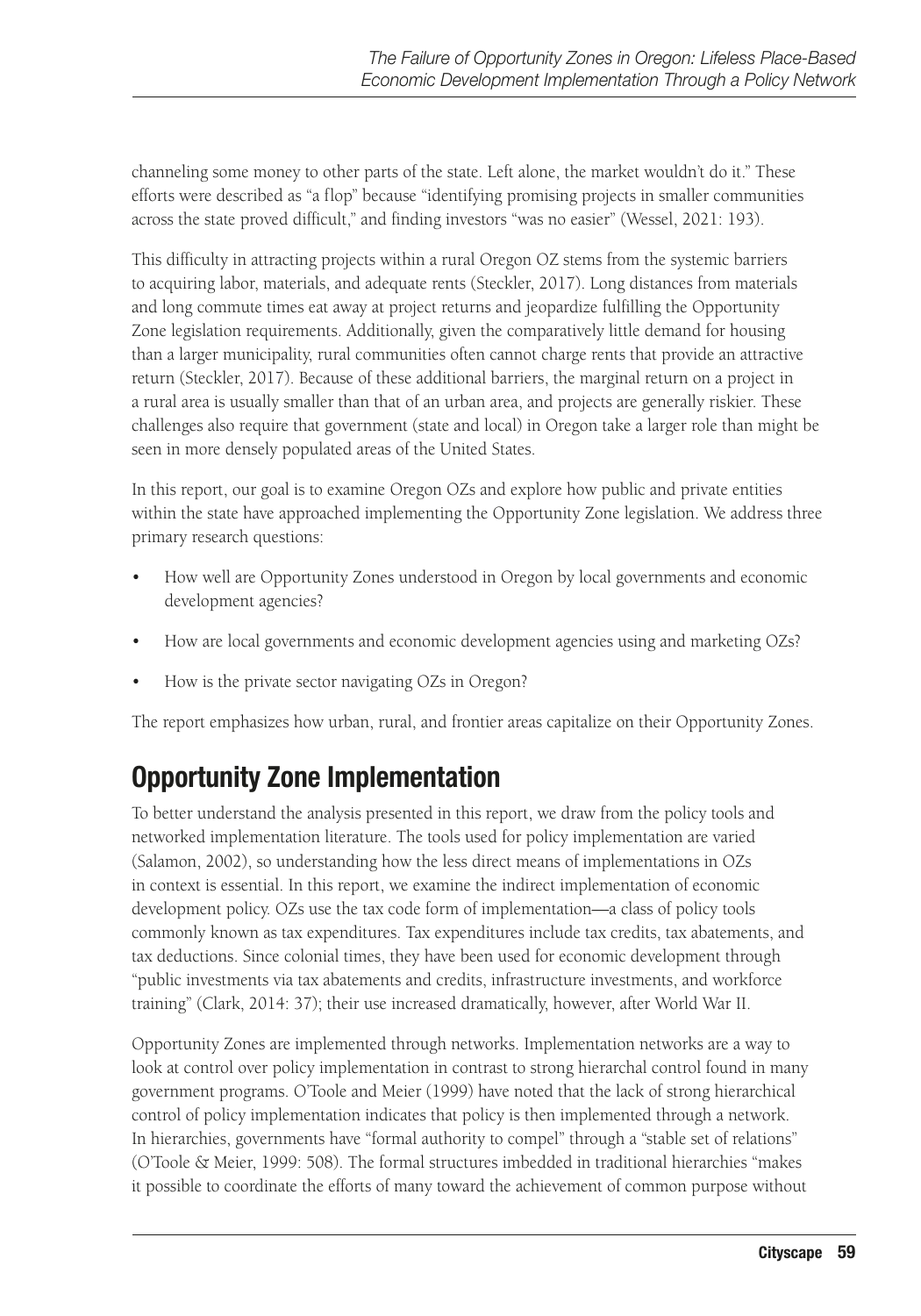overwhelming the capacities of individual decisionmakers," yet this formal structure can hinder outcomes and does not always provide the flexibility needed to implement policy (O'Toole & Meier, 1999: 508). In the hopes to take advantage of the vast heterogeneity of economic conditions and potential solutions to address the economic despair at the local levels, a set of programs have been implemented using a network of actors, subsidized through the tax code, to achieve goals that have often seemed elusive through traditional policy implementation. Blair's (2002) evaluation of Enterprise Zones across the U.S. confirms the key findings of O'Toole and Meier concerning these public-private networks.

Policy implementation through networks requires a different set of management and oversight tools than hierarchical implementation. This type of policy implementation is more susceptible to environmental shocks to the system (O'Toole & Meier, 1999). The stability and consistency of implementation of the policy through network mechanisms go from highly stable (typical hierarchy) to completely networked (and less stable) (O'Toole & Meier, 1999). The network itself is more adaptable to innovation and change in its environment, but this comes at the expense of being overwhelmed, potentially, by these changes. In the context of OZs, the stability of organizations involved in the process is also quite different from the network's stability. The networked approach to implementation has less stability given the less stable environment they are working in and the susceptibility to external shocks. Blair (2002) suggests that state governments sought to improve the stability of the network by implementing earlier policies similar to OZs by increasing the state's involvement in the networks to increase the level of private sector investment. This, of course, appears to be antithetical to the goals of these free-market-oriented policy structures, but it provides a pragmatic realization of the instability of the networked implementation.

To overcome these barriers to successful implementation, the incentives for continued participation in the network will have to be greater than the incentives for non-participation. Furthermore, in the case of OZs, the savings and/or subsidies must be financially sufficient to keep them in the game when implementation is inevitably shocked by the environment. Since OZs are incentive-based, rather than punitive or regulatory, it is vital to understand that there may be tools policymakers can use to supplement financing, including reducing red tape (Bozeman, 2000; Bozeman & Feeney, 2011) or administrative burdens (Herd & Moynihan, 2019) to induce this continued engagement in the implementation by these private actors. These shocks may include changes to the economic outlook, changes in the real estate market, political dynamics, or leadership, among other adverse circumstances. The COVID-19 pandemic introduced all of these to OZs in Oregon and had devastating impacts on the implementation.

The complexity of a networked environment of policy implementation could have the effect of pushing more novice, less experienced, or economically weaker actors out of the network. The desire to stay in the network and absorb the shocks from outside is expected to be inverse to their role within the network (O'Toole & Meier, 1999). This is compounded when the size of the network grows. In the case of Opportunity Zones, we look at a statewide implementation occurring between sectors (local governments, developers, and OZ funds), while most of the specific projects themselves are taking place within just one or perhaps two local jurisdictions.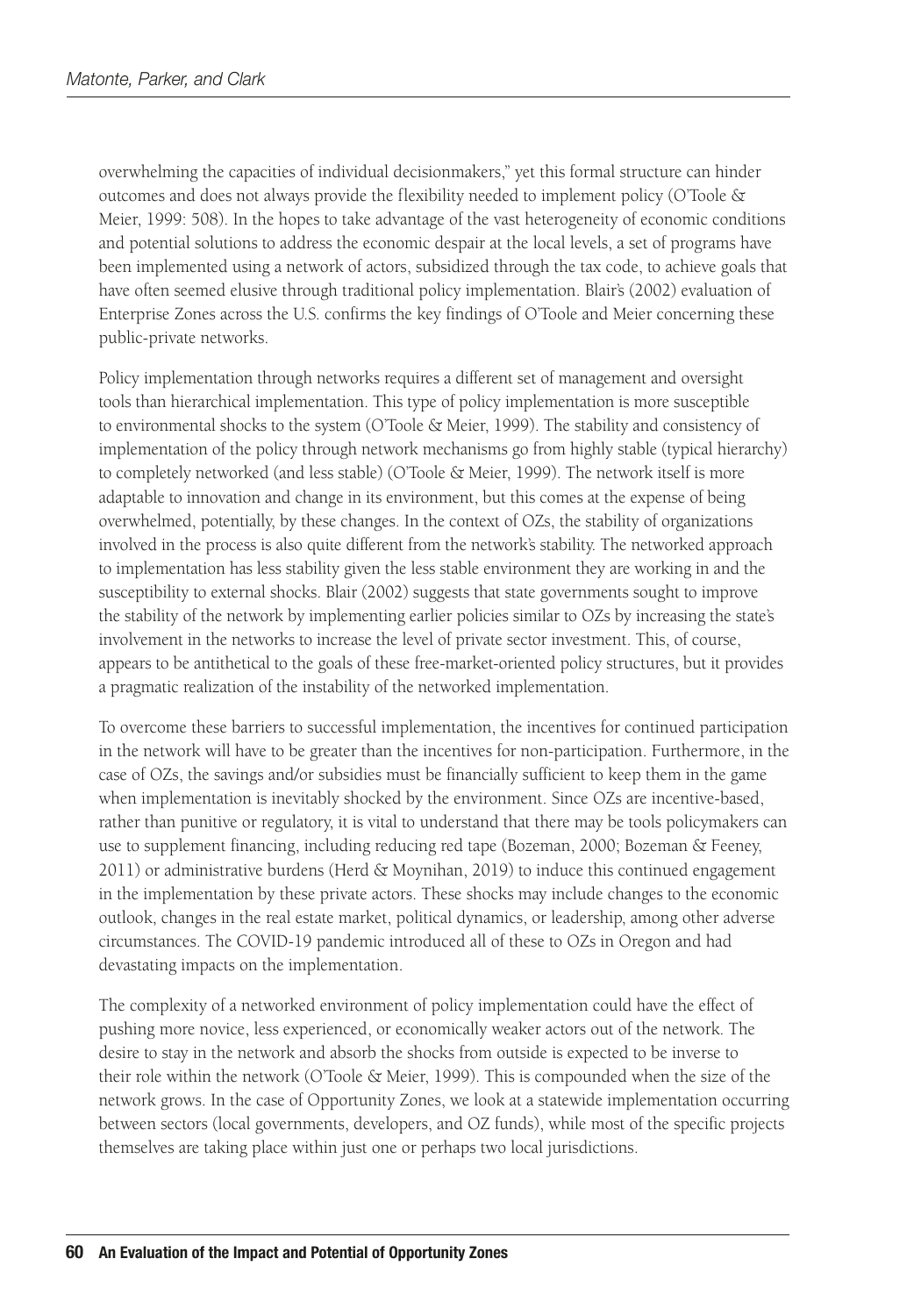Many of these tax expenditure schemes have a limited time duration for implementation. This means that when we expect a policy implementation through a network of actors, trust between the partners is even more critical (O'Toole & Meier, 1999). Networks tend to be less permanent, but some networks for policy are designed to be longer lasting than others. In the case of the OZs, the time horizon is relatively short. OZ partnerships may include partners that have not yet worked together, actors in other jurisdictions, and actors with competing interests. What we would expect to happen as the policy is implemented based on this theory is that, until the interactions become repeated over time, the ability to generate cooperation between actors is challenging, at best (Ostrom, 1990). The expectation in the design of OZs is that this is essentially a one-time game. Thus costs of coordination and collaboration are much higher—and may also increase the need for more support, subsidization, or incentives to stay in the network.

The public benefit of many of the proposed OZ projects in Oregon—workforce housing, for example—has spurred many local governments to try and draw the private sector into these projects. This may not be the case in other parts of the country that do not see their economies stifled by the lack of affordable housing, but this is very much the case in Oregon. Private sector organizations in these networks have options for other developments to pursue. They do not have to cooperate with others (public or private sector) to build a new apartment building or shopping center. However, the government actors need private or nonprofit sector actors to act as partners to implement the OZs since public organizations do not need tax expenditure benefits—nor could they use them if they were available.

The tensions and challenges of networked policy implementation are clear from the historical record of EZ/EC, NMTC, and Enterprise Zones. This theoretical framework described previously will help us to better understand the findings from our survey, interviews, and shadowing of OZ stakeholders in the state of Oregon.

# Methods and Data

This research builds from two primary data collection methods: (1) a survey of Oregon municipalities that have Opportunity Zones; and (2) interactions with two of the three actors in the network (developers and funds) through a "shadowing" process.

### Survey

We distributed a survey to municipal and county planners, city managers, mayors, and economic development professionals within Opportunity Zones to understand the knowledge and use of Opportunity Zones within Oregon among government agencies. The League of Oregon Cities aided the researchers by providing a mailing list of local officials, which was further narrowed to only a subset with Opportunity Zones within their jurisdiction. The complete list of individuals comprised 86 planners, mayors, managers, and other public officials and administrators in Oregon. In addition to using the League of Oregon Cities, the Oregon Economic Development Association sent an email solicitation to members on this report's behalf.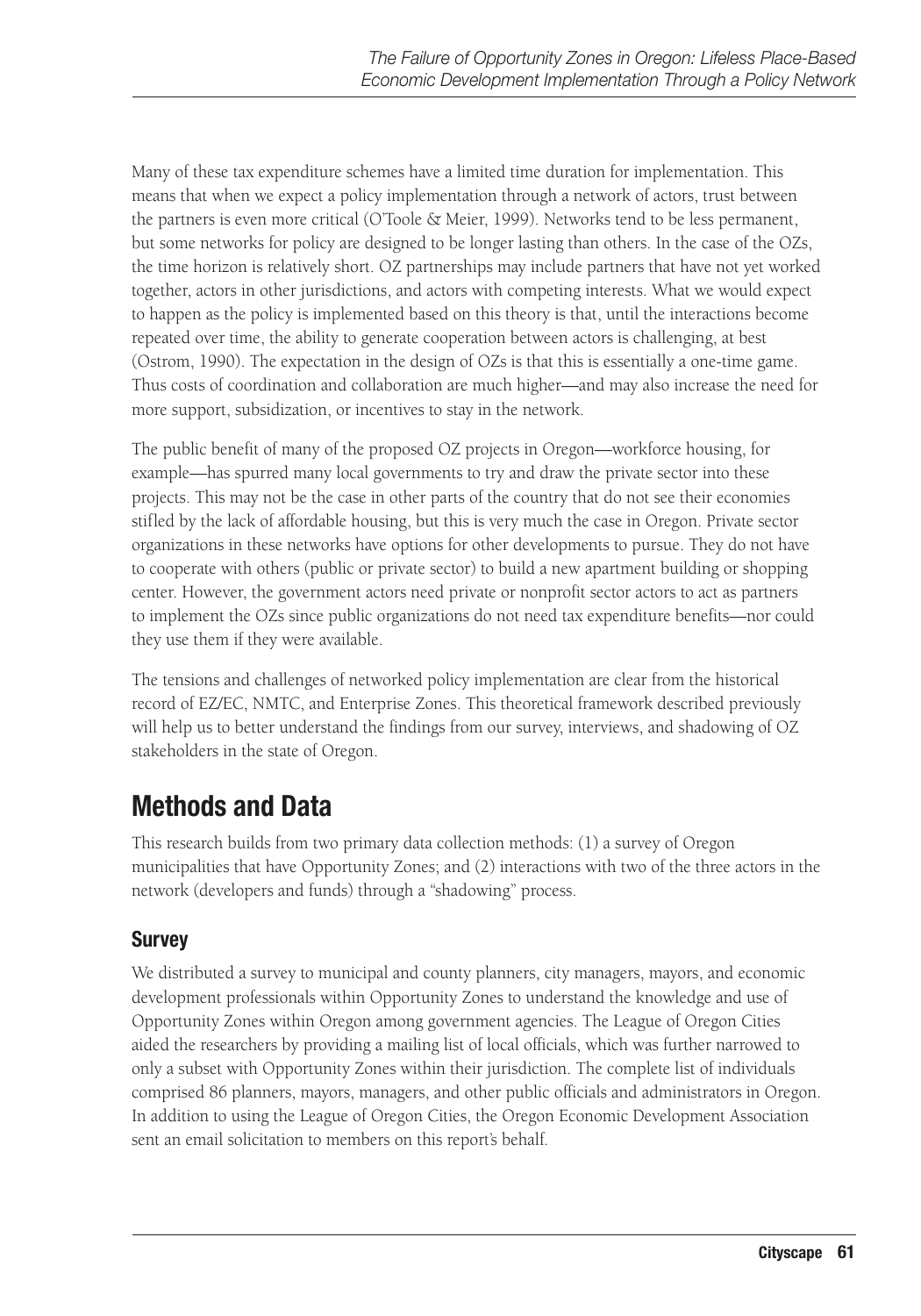A total of 54 individuals responded to the survey, and 43 fully completed the survey. Forty-six of the respondents provided location information; of these, 26 (57 percent) are rural, 13 (28 percent) urban, and 7 (15 percent) frontier. The Oregon Office of Rural Health (ORH) provides definitions of the population density of Oregon cities and counties (ORH, 2020). ORH defines rural as a geographic area 10 or more miles from the centroid of a population center of 40,000 people or more. Frontier is defined as any county with six or fewer people per square mile. ORH classifies 10 of Oregon's 36 counties as frontier (Oregon Office of Rural Health, 2020).

This report relies upon the perspectives of individuals who would promote and understand Opportunity Zones in the public realm rather than people outside of OZs. This approach ensures that the sample of individuals obtained from the implemented survey accurately reflects the utilization and dissemination of Opportunity Zone knowledge within the state.

This survey was administered using Qualtrics and shared through the University of Oregon and the Institute for Policy Research and Engagement. We accepted survey responses from mid-March until the end of April 2020. The survey was 36 questions long and took about 10 minutes to complete. The University of Oregon's Institutional Review Board approved the survey before distribution.

### Shadowing

To complement the survey results, we shadowed the creation of a private workforce housing group in Portland, Oregon. The shadowing campaign started in late 2019 and continued until the COVID-19 pandemic led to lockdowns in March 2020. The group aimed to implement workforce housing across the state of Oregon, using OZs to attract investors. Socially responsible investing by meeting unmet housing needs was also an objective.

The workforce housing group included a real-estate attorney, a tax attorney, a private investment group, a CPA, a workforce housing development contractor, and a prominent investor from a wealthy Oregon family. The prominent investor group member initiated the idea of a workforce housing group to engage philanthropically and expand the availability of workforce housing throughout the state. Frustrated with navigating Portland's regulatory environment, this individual sought out an attorney to begin implementing workforce housing throughout Oregon, primarily in rural Oregon; however, they considered all communities with Opportunity Zones if they had viable land. By shadowing this team and analyzing their methods to creating a viable company, a direct and real-world perspective of how private industry in Oregon utilizes Opportunity Zones was experienced.

Each team member played a crucial role in facilitating the workforce housing group's mission. The real-estate attorney used existing connections and previous knowledge of the Oregon real-estate environment to form the group and generate company operational and funding mechanisms for using Opportunity Zones. The tax attorney provided a systemic understanding of the Opportunity Zone legislation and connections to heads of municipalities and planners throughout the state. The investment group acted by reaching out to property owners and cities that had Opportunity Zones. They educated them on what Opportunity Zones are and what personal and community gains they sought to receive by utilizing them. The CPA ensured that generated frameworks complied with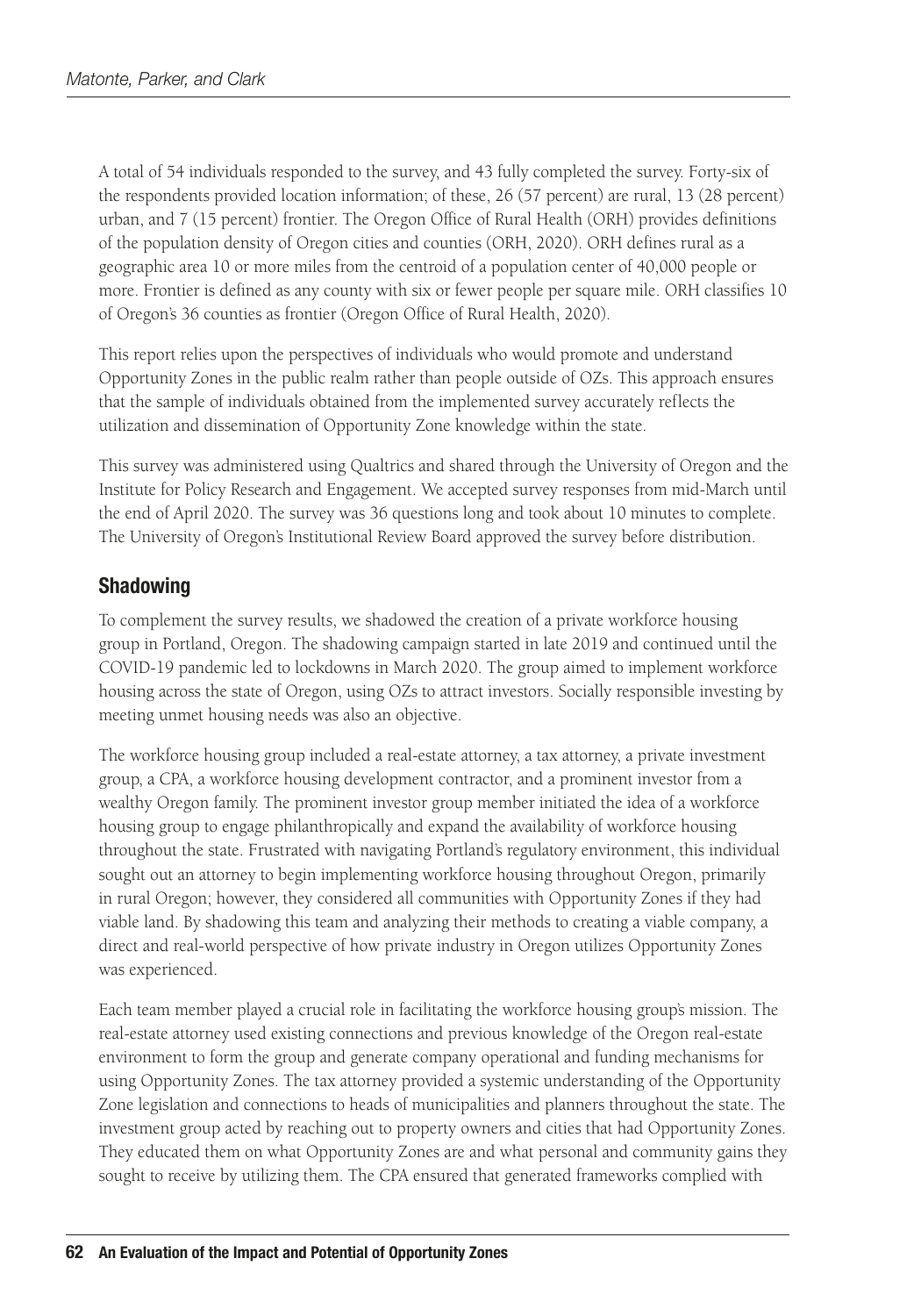the regulatory guidelines of the Opportunity Zone legislation. Moreover, the prominent wealthy family member provided connections to investors and was seen as "a spiritual guide" for the group by ensuring that its mission was to provide reasonable housing to populations without reasonable means to acquire it.

## **Results**

We organize the results around the three key research questions using the networked implementation framework:

- How well are Opportunity Zones understood in Oregon by local governments and economic development agencies?
- How are local governments and economic development agencies using and marketing OZs?
- How is the private sector navigating OZs in Oregon?

For purposes of describing the results, the key actors in the OZ network in Oregon are (1) public sector entities, (2) OZ funds, and (3) developers. Each has a unique role in the network. Public sector entities establish, manage, and market OZs. Forward-thinking communities like Erie, Pennsylvania, have identified a pipeline of potential projects, assessed project viability, and published the results in an OZ prospectus targeted at fund managers and developers (City of Erie, PA, 2018). We are unaware of any community in Oregon that has developed such a sophisticated approach to the OZ program. The role of fund managers is clear—they finance the projects. Developers implement projects. Without interaction between the three actors, OZs do not work.

### How Well Are Opportunity Zones Understood in Oregon by Local Governments and Economic Development Agencies?

Our first research question asked how well stakeholders understood Opportunity Zones. The 2017 Tax Cuts and Jobs Act created Opportunity Zones. Consequently, we did not expect many stakeholders to be aware of OZs before this date—although the concept was floated during the Obama Administration, and thus our finding that 17 percent knew about OZ in a year before its passage is not surprising. It is also conceivable that these individuals confused OZs with another similar polic[y. Exhibit 2 s](#page-11-0)hows the cumulative awareness of our survey respondents of OZ, along with a breakdown of their professional identification. Unsurprisingly, individuals in the economic development field were more likely to be aware of OZs earlier than other professions. Noneconomic development professionals found out about Opportunity Zones later than economic development professionals. Non-economic development professionals did not find out about Opportunity Zones through economic development professionals. These findings demonstrate that OZs have penetrated essentially all corners of the public sector stakeholders that might use this policy tool as of early 2020.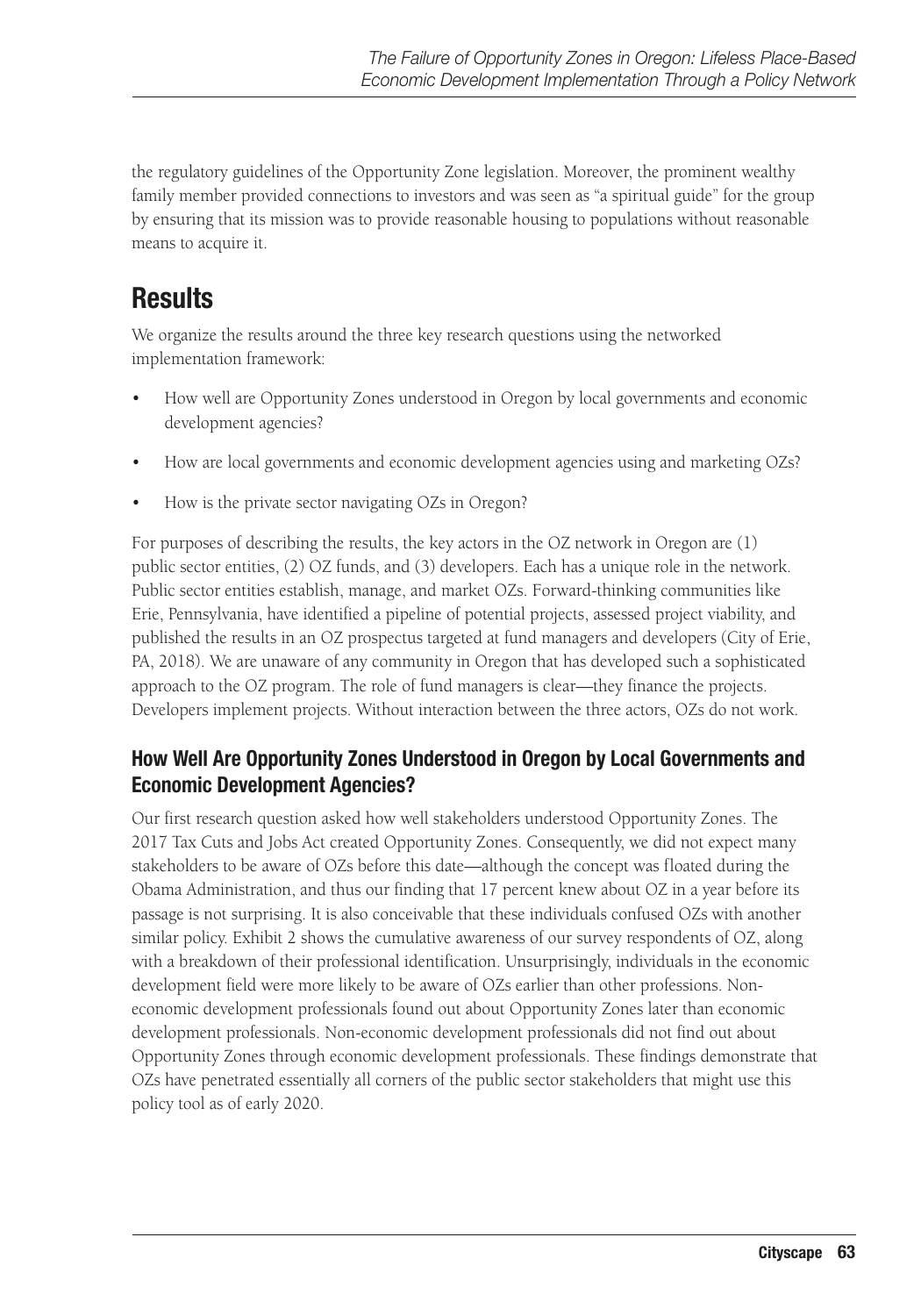<span id="page-11-0"></span>

*Source: Authors' calculations*

In ascertaining the source of respondents' knowledge about Opportunity Zones, we asked them how they initially found out about Opportunity Zones (Exhibit 3). Thirty-one percent (15 respondents) indicated that they learned about OZs from the State of Oregon. The most frequently selected source was "Other," with 33 percent, or 16 respondents. Our data collection through shadowing and interviews mirrored the survey results. There is a wide range of variability of respondents knowing who selected Opportunity Zones or how they work. This is also reflected in our observational work with the workforce housing group. A non-trivial number of survey respondents indicated that the first time they had heard about OZs was from our survey itself.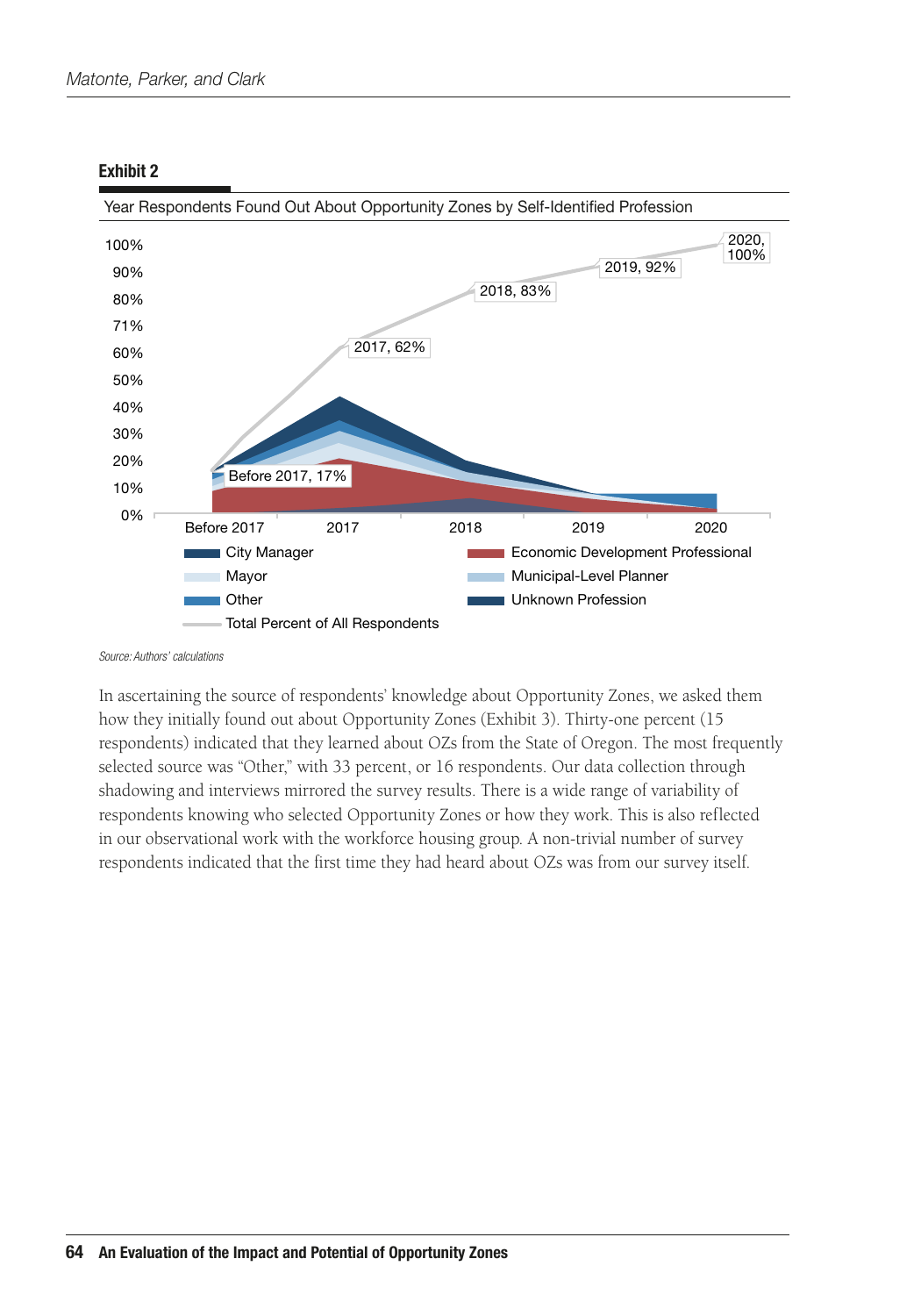

In addition to ascertaining respondents' source of OZ knowledge, the survey also strived to understand where respondents gathered continual sources of Opportunity Zone information. Forty-eight percent stated that they got it from Business Oregon, a state economic and business development entity, or an economic development agency. Exhibit 4 shows all the selected sources of continuing information.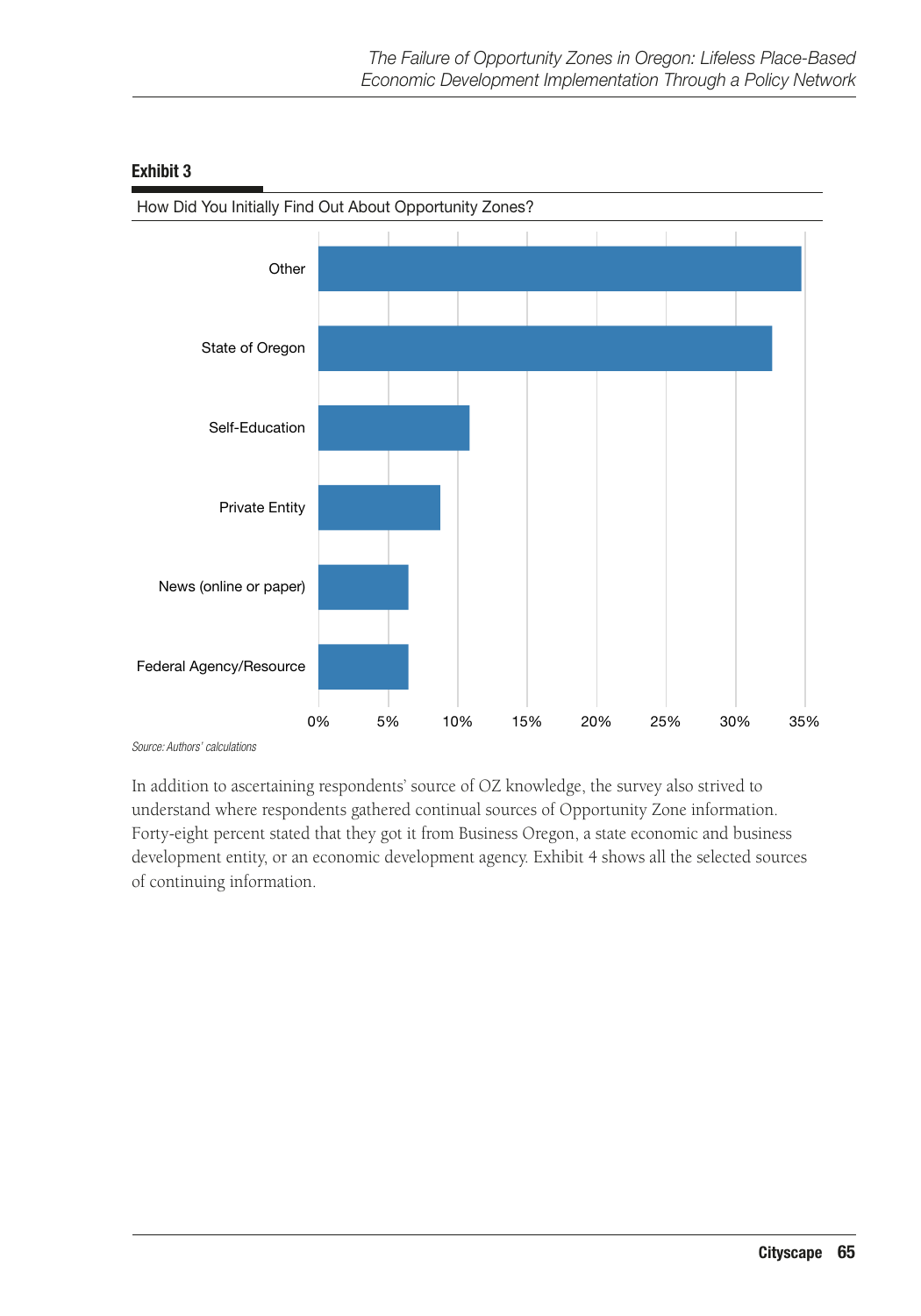

*Source: Authors' calculations*

The respondents used varying resources to stay abreast with Opportunity Zones' progress, but there is no single source, nor are they all Oregon-centric sources. Business Oregon was the most commonly cited source of OZ information. Results suggest Business Oregon could significantly increase educational outreach to communities and teach public officials frameworks and tactics to solicit Opportunity Zone projects from funding *within* their jurisdictions.

Seventy-six percent of respondents, or someone within their organization, had done some research to understand the benefits of OZs better. In comparison, 18 percent had indicated that they had not done any research, and 6 percent were unsure. This finding suggests that most public-sector individuals in the network sought to discover if OZs could benefit their communities. Even though most public-sector actors had researched the types of benefits that OZs might provide, our analysis demonstrated that many actors did not know any specific OZ projects. We also found that, of projects that they were aware of, they were not aware of the specifics. In short, the survey results indicate that respondents want to use OZs but do not know how to do this in practice. The inability of the organizations or individuals to translate their desires into action demonstrates the complexity of OZs and policy implementation challenges through a networked structure.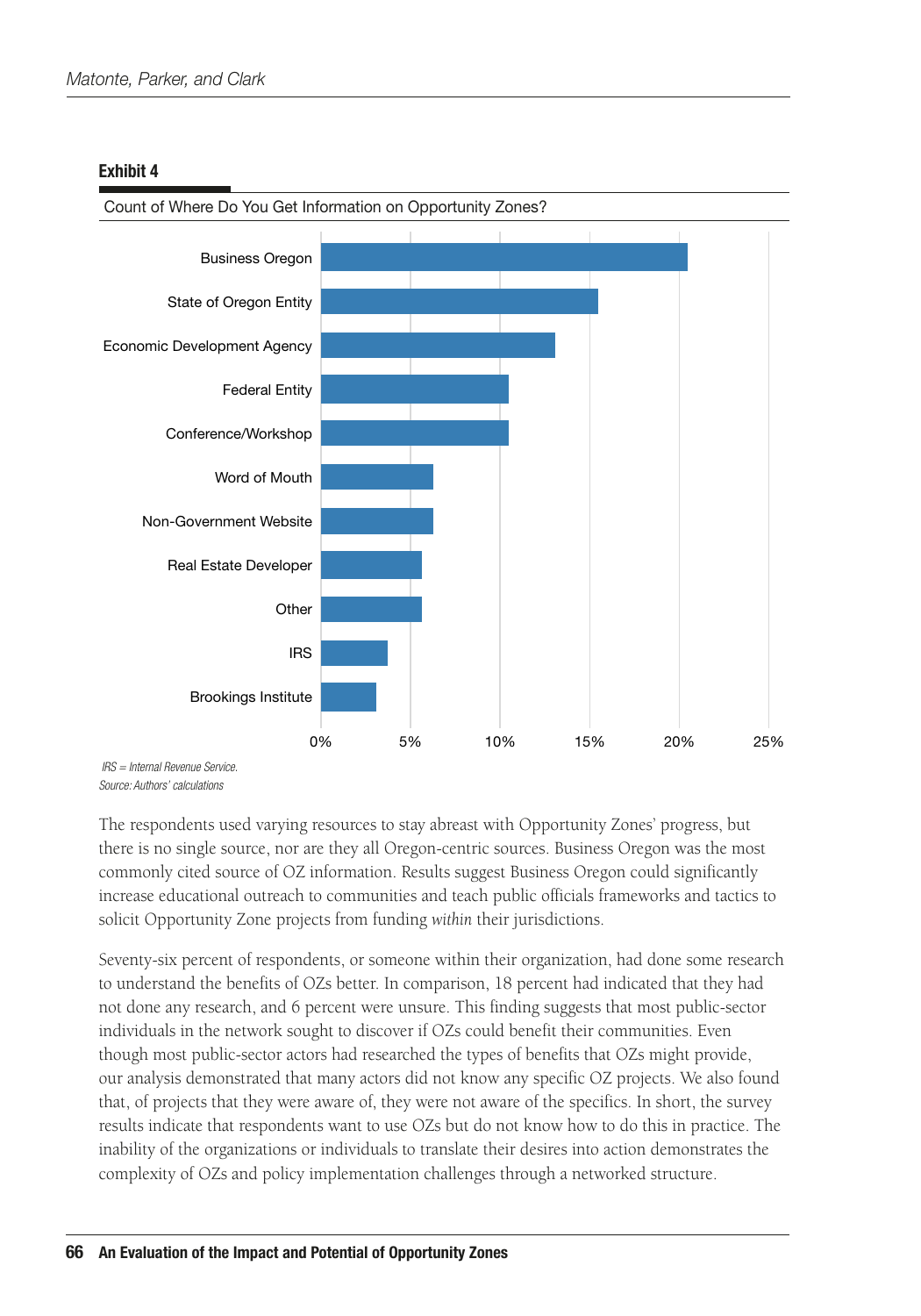During our shadowing, we discovered that the investment arm of the OZ startup firm went to municipalities to discuss implementing workforce housing in their jurisdictions using OZs to fund the projects. Much of the time in the meetings was spent explaining what OZs are. Even on repeated visits to the same municipality, time was spent on re-explaining the operational framework of OZs and what would be practical applications of OZs in the community. These repeated occurrences of explaining OZs to local planning and administration authorities prevented progress in implementing OZ projects in these municipalities. The workforce housing group eventually contacted individual property owners to identify OZ projects and funds without municipality influence. We also found that while there is enthusiasm to learn how to use Opportunity Zones, there is no clear distinct and touted service in Oregon for stakeholders to look to as a successful example.

In sum, it was clear that many organizations across the state of Oregon that *should* know about OZs knew about them. The complexity of the implementation mechanism for this policy has hindered how much people knew about them. No single entity took charge to create a clear communication channel to stakeholders across Oregon to assure that actors throughout the network knew OZs. Implementing policies through a network (such as the combination of public, private, and nonprofit sector actors involved in OZs) requires additional effort to ensure success. Despite the efforts of the startup firm we shadowed, their efforts often seemed in vain because there was not sufficient public-sector support to clarify how the policy could or should be implemented.

### How are Local Governments and Economic Development Agencies Using and Marketing OZs?

More than 60 percent of the public-sector survey respondents believed that OZs could facilitate projects in their community. Nearly one-third of respondents, however, were unsure of their potential. This finding indicates an incoherence with the utility of OZs for a sizeable share of stakeholders in the state. Stakeholders who do not have dedicated economic development staff are more likely to say that OZs are not a tool that they could use by 13 percentage points compared to those with economic development staff. This points to the need for capacity within organizations dedicated to understanding the role of OZs in economic development. This key human capital role is only present in 60 percent of the surveyed organizations (nearly one-half of the respondents were economic development professionals). This finding may point to an essential role in future legislative efforts to assure that there is sufficient capacity within the public sector to understand the role that an OZ-like policy might be able to play in a larger space of economic development in order for these types of policies to be successful.

Less than 40 percent of local governments we polled had formalized pathways to connect with the private sector. Moreover, when we look at the role of having a dedicated economic development staff member to further the goal of OZs, we find a strong relationship between the absence of someone in that role and the likelihood that the local government has established formalized avenues for private entities (Chi-Sq p=0.024). This points to a weakness in policy implementation through a weakly formed network rather than more hierarchical structures. Without the formal structure, the implementation in many rural, sparsely populated areas of Oregon (and other states) cannot proceed unless there is a sufficient flow of information about the need or utility of the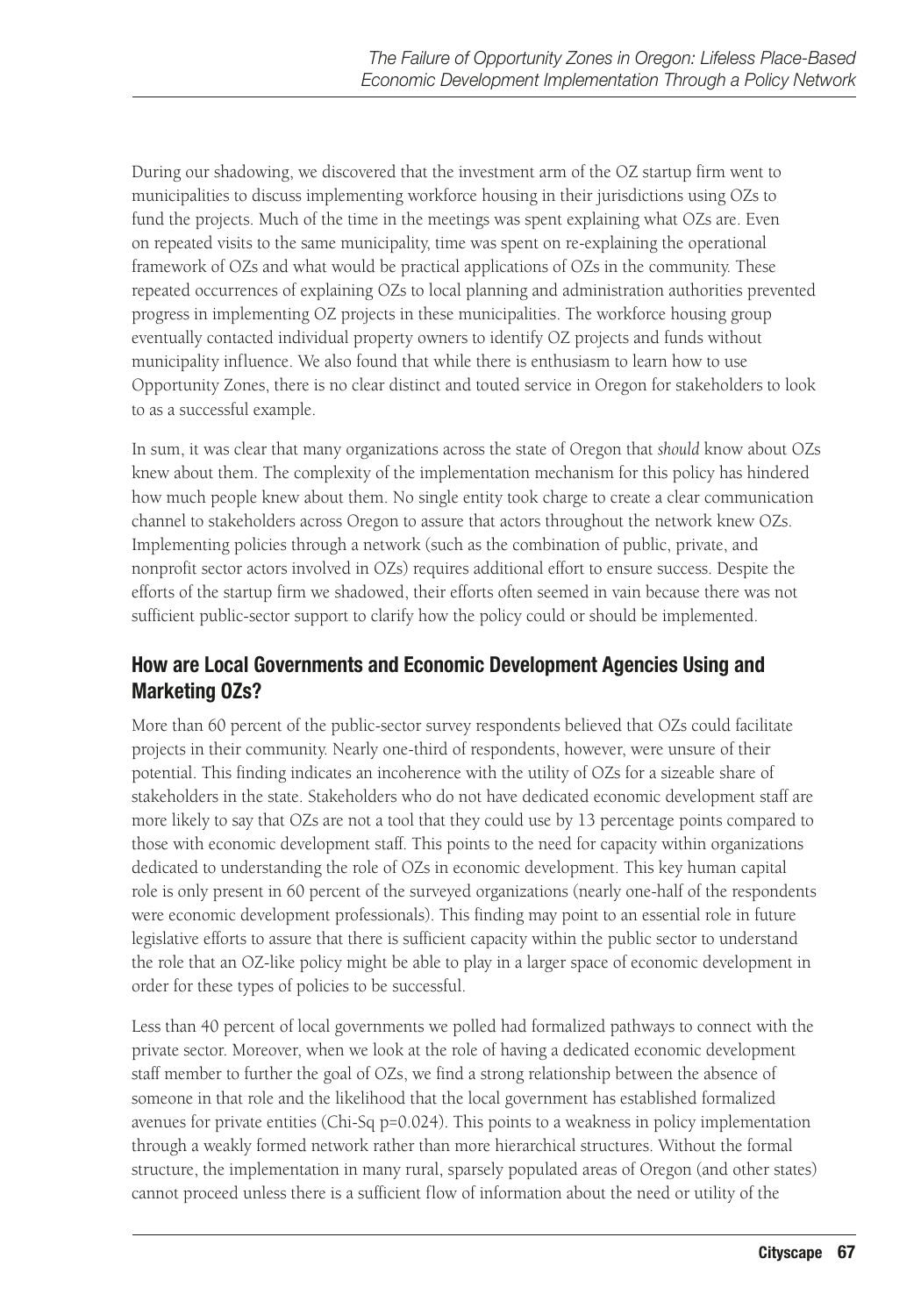OZs. This is because the nature of the types of projects that OZs might help along require multisectoral cooperation and coordination in ways that are unnecessary for urban areas, where density and capital can push projects toward completion without coordination. The lack of information flowing from the public sector to private sector firms about OZs is evidence that this policy would have been more successful if public sector partners were better positioned to provide accurate information and technical assistance. Projects in Portland are going ahead because there are few that " would not have been built if not for Opportunity Zones," but this is not the case in the communities "that proponents of Opportunity Zones said they were trying to help OZs aren't doing much at all" (Wessel, 2021: 199).

The state and local governments see affordable housing as a huge challenge that dampens economic development in the state. OZs have been seen as a way to induce more of this type of housing. Thus cooperation across sectors (developers, OZ funds, local governments, housing authorities, etc.) in the implementation is particularly important in Oregon. Additionally, the multisector design of the networked implementation of the OZs creates higher transaction costs for developers and governmental actors alike (Coase, 1960; Williamson, 1981). It is harder for each entity to learn about the policy (such as search costs) and understand the benefits appropriately. These challenges are amplified when population density is lower and economic opportunities are further apart, as is the case in rural and frontier counties.

#### Exhibit 5

| Responses to Survey Questions from All Respondents Across All Professions                                |             |                                   |        |    |
|----------------------------------------------------------------------------------------------------------|-------------|-----------------------------------|--------|----|
| Question                                                                                                 | Yes $(\% )$ | Unsure<br>or Don't<br>Know $(\%)$ | No (%) | n  |
| Do you think Opportunity Zones are a tool that can<br>facilitate desired projects in your community?     | 61          | 32                                | 6      | 49 |
| Does your local government have any formal avenues<br>for private entities to utilize Opportunity Zones? | 38          | 49                                | 13     | 47 |
| Does your municipality/county have a dedicated<br>economic development staff/staff member?               | 38          | 2                                 | 60     | 42 |

*n = number of respondents.*

Exhibit 5 illustrates the responses from public entities that operate in Opportunity Zones in Oregon. In total, there are 54 respondents; however, the maximum sample out of the previous question is 50, and the minimum response is 41.

During our shadowing of the workforce housing group, a group member advocated for creating a regional project bank where rural projects could be aggregated and made more profitable by reaching economies of scale. Creating a banking mechanism would help buffer the shocks in rural areas by giving them a more extensive network to operate. The larger network could provide additional human and financial capital to the projects, which would increase their chances of success. While this was suggested, we should note that this mechanism has not been created or used in Oregon.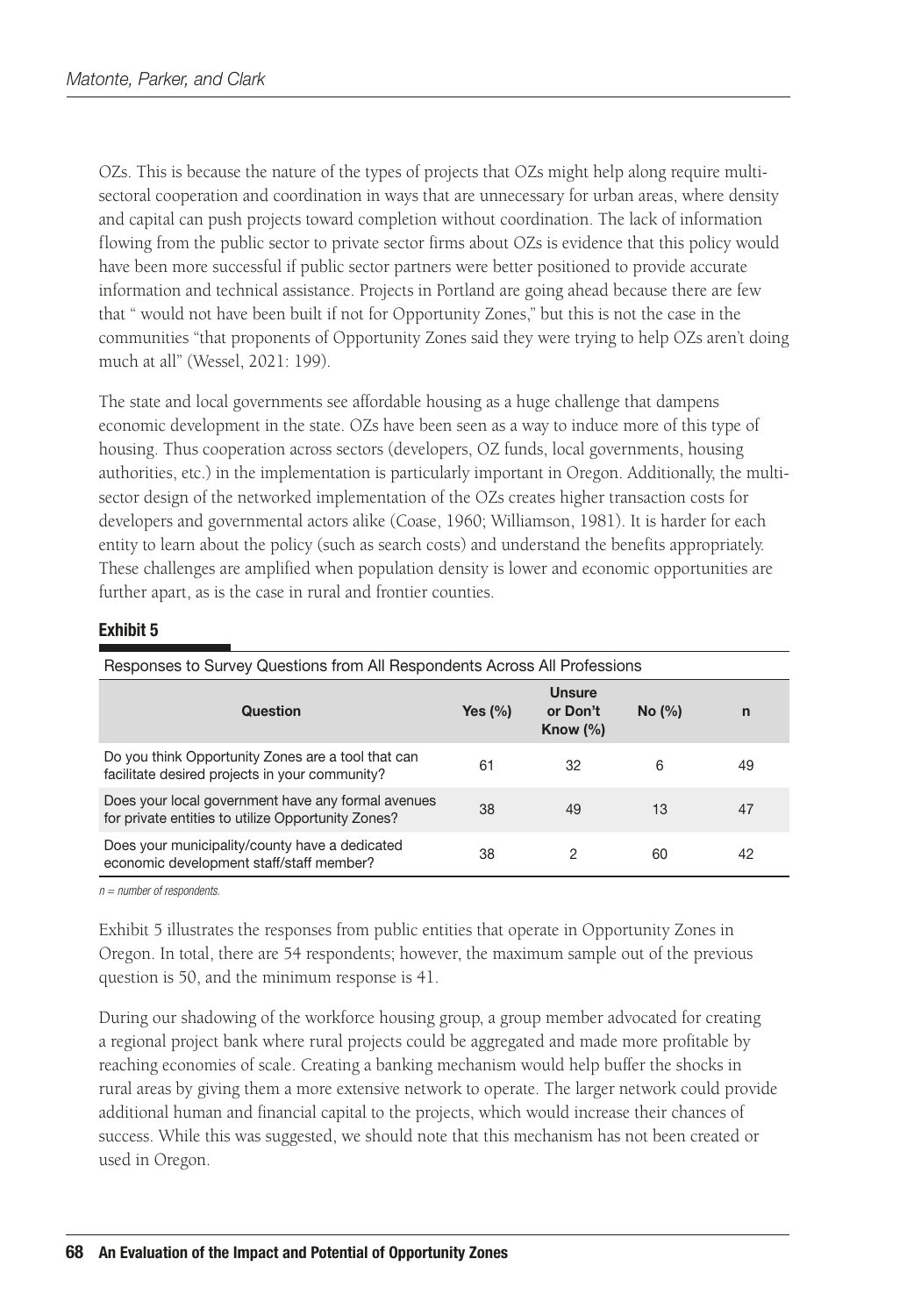# How is the Private Sector Navigating OZs in Oregon?

Generally, the private sector saw the value of leveraging its goal to be more socially responsible because of the OZ designation. They also saw the OZs as a way to improve the viability of the projects they were proposing because of the OZ designations. The lack of affordable housing, in particular, is increasingly hurting all sectors because many middle-class, two-income families cannot afford housing in many parts of the state of Oregon. The workforce housing group believed that OZs could be vital in attracting private capital to projects that might not otherwise find funding. They saw the local and state governments investing in low-income housing but paying little attention to missing middle housing. They saw OZs filling in some of this gap by making the projects replicable across the state.

While shadowing the housing group, we discovered that due to the time and effort required for finding properties, interested municipalities, and compatible sites, the only way that the group members could implement housing projects through OZs and cover their costs would be if municipalities were willing to waive site development fees. These fees vary based on project type and jurisdiction, but in the state of Oregon, they tend to range from \$10,000 to \$50,000 or more for a single-family residential unit. Municipal governments use site development fees to recoup the costs of providing infrastructure to new developments. These fees may include a plan review fee, a site development permit fee, and other systems development charges that would fund improvements in infrastructure for the site. This results in an unfunded mandate on local governments that host these developments.

The shadowing interviews also revealed that the housing group members generally felt that working with small rural municipalities was easier than urban municipalities because of their less stringent regulatory environment and the direct interactions that the private sector players could have with community leaders. This direct interaction helped the developers to feel as though the projects were built more solidly on trust. This embedded trust helps lower the transaction costs of the negotiation between project partners (Coase, 1960; Williamson, 1981) that may come out of the OZ-based developments. The tradeoff of looser regulatory environments and a network with closer ties were not enough to activate enough projects to consider OZs a success to date.

The challenges of implementing OZs across the state of Oregon are real. In some rural communities, no matter the project, a return to scale that attracts investment is unattainable— "unless you have an investor in need of a tax deferral that is also a philanthropist willing to take a very small return" (Wessel, 2021). The tax incentives associated with Opportunity Zones are not large enough, and other public subsidies would be required to make projects viable. This limitation is a real issue for rural communities across the country and was an issue in prior similar efforts, like NMTC and EZ/EC. Implementing policy through a network requires that the network carry out implementation despite external or environmental shocks. The responsiveness of a system to these shocks, or its ability to buffer these shocks, is weaker in networked governance structures like the one we are studying in this report (O'Toole & Meier, 1999). Since the private sector is more open to the external environment through their profit- and market-driven focus, they will "need to respond to the environment effectively or lose market share," and this creates a need for these organizations "to adapt rather than buffer" (Meier & O'Toole, 2011: i291).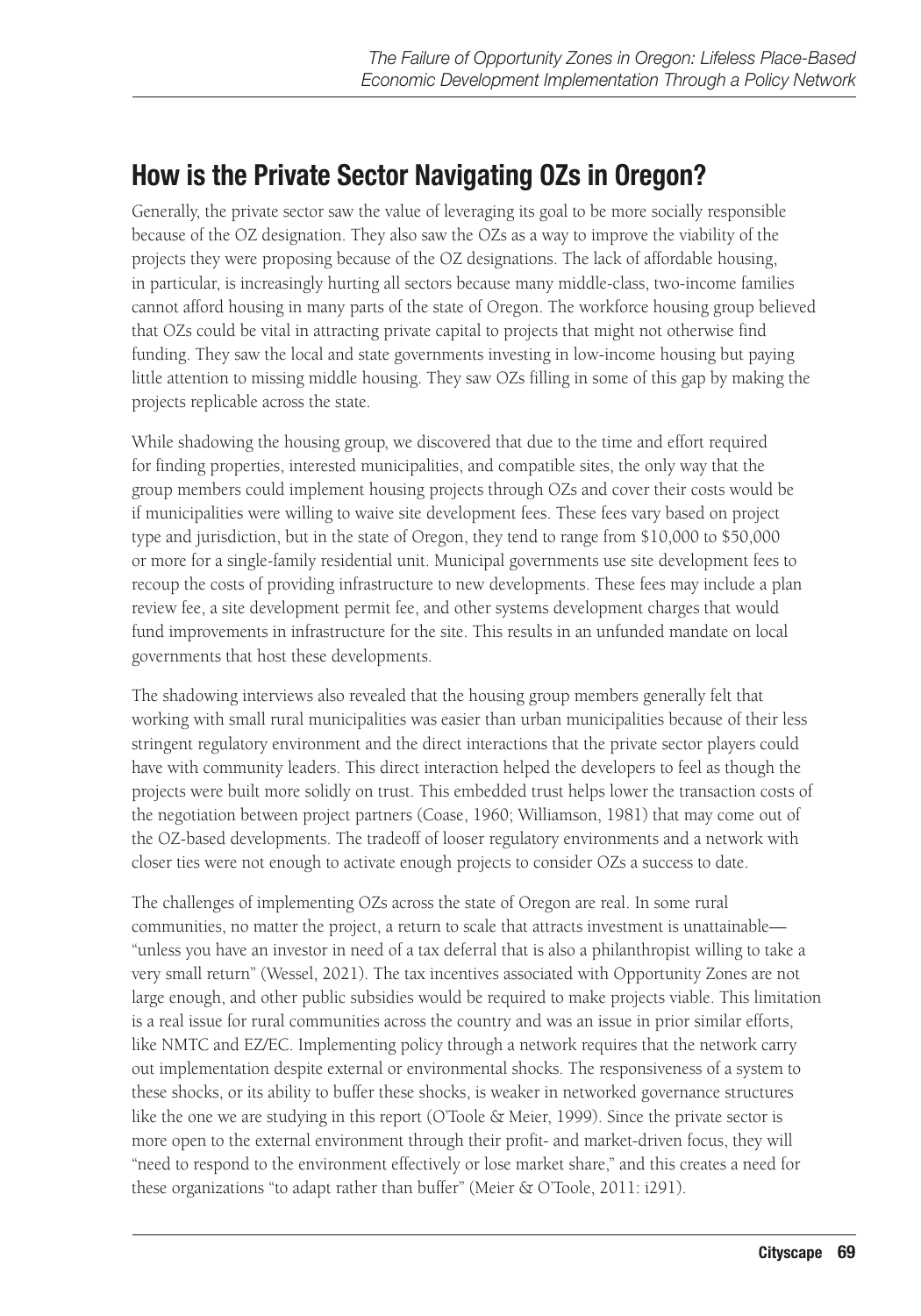In contrast, public sector organizations "have massive processes to buffer the environment" (Meier & O'Toole, 2011: i291). This buffer means that the failure or success of the policy as a whole is more likely to be sustained by the external environment of private organizations involved in the implementation of the policy. This means, for OZs, that we might expect that the heterogeneous implementation at the local level, through a loose set of public, private, and nonprofit sector actors, would be unstable.

# Conclusions and Recommendations

Oregon lacks a hierarchal economic development policy, particularly with the implementation of Opportunity Zones. Consequently, the network has to take a more substantial role in implementation. Opportunity Zones are a clear example of third-party implementation. Because the government funds the economic development activity through tax expenditures, the private sector is taking the leading role in implementing these projects. So far, the results of OZs in Oregon mimic those of other efforts to use tax expenditures to fund economic development—they play a minimal role in economic development across the state. While tax expenditure policy often creates outcomes that are hard to measure, in the case of Oregon's OZ implementation, the number of projects is so tiny that it is reasonable to say that the promise of the legislation is failing to deliver on its potential.

Field experience supports this finding. Stephen Brooks led an effort to develop a platform to link elements of Oregon's network together. In reflecting on the experience, Brooks concluded, "Oregon (still) lacks a coordinated, infrastructure-based approach to resource deployment. I interacted with numerable associations, committees, agencies, private stakeholder groups, consortiums, and the like, throughout the process of establishing this OZ infrastructure. Despite universal interest in the OZ initiative, and strong expressions of interest in utilizing OZ for local community and economic development, it proved nearly impossible to widely deploy, on a coordinated and robust basis, the integrated statewide system we developed" (S. Brooks, personal communication, May 11, 2021). In summary, all the relevant parties have to participate in efforts to implement OZs. Moreover, achieving locally targeted outcomes requires communities to identify investable projects, willing investors, and skilled fund managers.

The immaturity of Oregon's implementation network has led to substantial challenges. Brooks (personal communication, May 11, 2021) has noted that most local, outcome-focused stakeholders are not familiar with how private investors make decisions. While OZs provide a more flexible tool for communities with a wide range of needs, the lack of a strongly activated network across the state led to very few projects getting off the ground. The consistent message we heard from the private sector was that their local and state partners had to be continually educated about what OZs were; their methods of operation demonstrated that these governments did not have sufficient resources to aid the private sector. Communities commonly express the fear that developers will start snapping up properties in disadvantaged communities before the community has time to put a project together (S. Brooks, personal communication, May 11, 2021). This lack of experience with what to expect from outcomes is intrinsically tied to the network's struggles. Brooks (personal communication, May 11, 2021) reported that the public and private sector stakeholders continue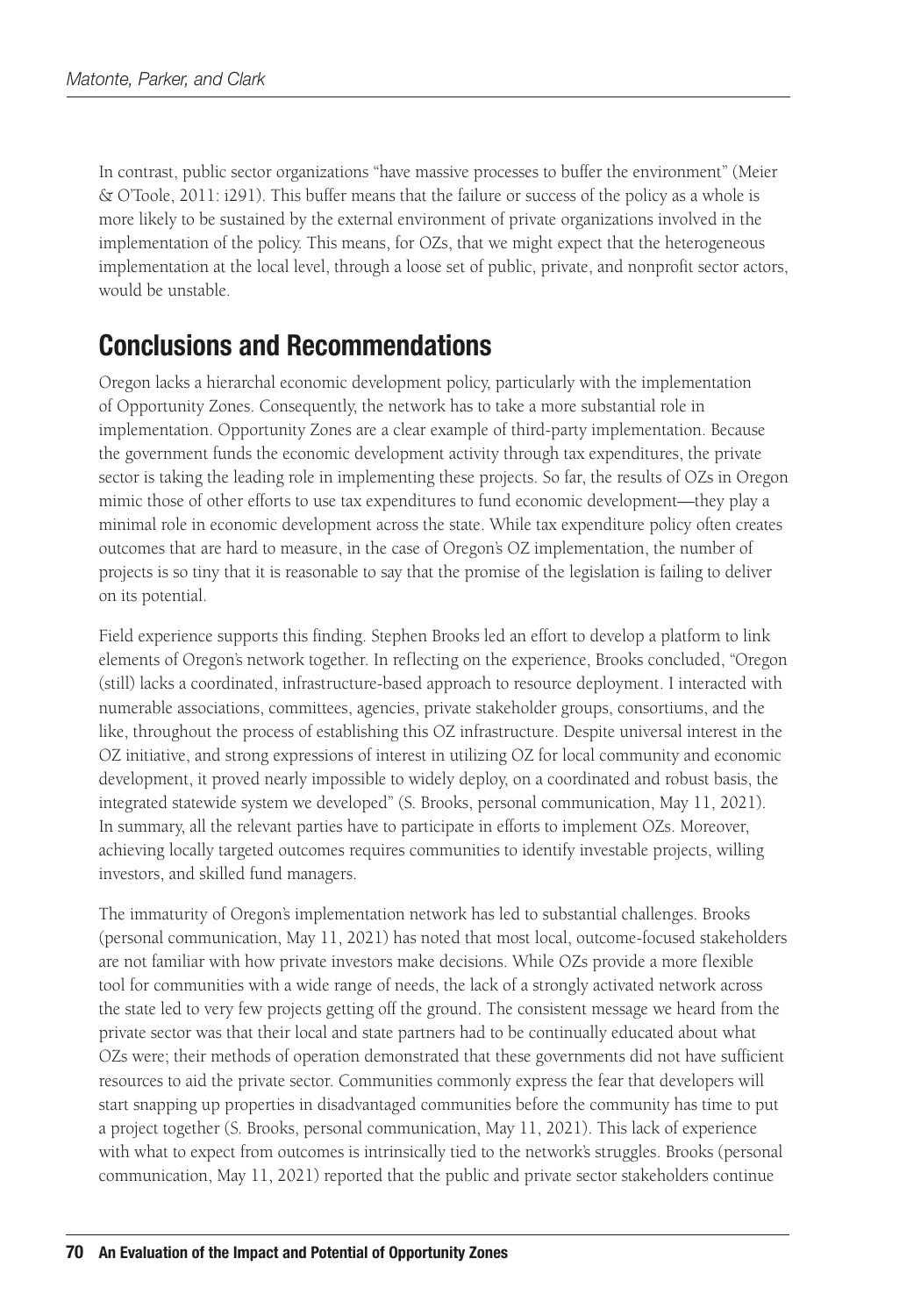to have different expectations of the outcomes of OZs, which further stresses the effectiveness of networked implementation.

The localities that have made investments in dedicated economic development staff members were in much better positions to activate and sustain the network necessary to implement OZs. Future policies that seek to use this tax expenditure and networked implementation might benefit from a more hierarchical technical assistance and guidance structure. Many local governments did not create an environment that helped facilitate these projects because they lacked an understanding of the mechanisms, and they did not have the staff to support them.

The finding that developers found the rural environments more favorable to these projects is telling, given that these localities often had few technical experts on municipal government staff. One could debate whether any of these sparsely populated areas are ripe for an OZ-styled policy. However, success in these areas requires coupling network support and technical assistance to the funding itself. The OZ system implicitly assumes that viable projects will exist in every OZ and that a network will develop around these opportunities. Our data suggest that in most OZs in Oregon, these two assumptions do not hold.

Additionally, the size of the incentives was often not large enough for players to be enticed to the table or stay at the table long enough for the target neighborhoods to feel the benefits. Working to attract private investments that couple with these tax benefits, policymakers need to recognize that the sole purpose of many of these private developers is to make money, not social change. While there are developers with a more social benefit mission, none of the partners will stay at the table if participation costs are higher than these benefits. Tax incentives alone do not create jobs or facilitate new housing construction, though they may create a nudge for projects on the edge of viability. Tax expenditures on their own from the federal government may require, as our study revealed, that local governments may also reduce the fees that they collect (impact fees, etc.) if the projects are to pencil out for these private developers.

Taxes and fees are not, however, the be-all and end-all in economic development. The findings from other studies have shown similar findings to those we observed. The limited impact of OZs is potentially a sign that the problem is more than a lack of "capital subsidies," but instead a sign that we "need investments in human capital and neighborhood amenities" (Chen, Glaeser, and Wessel, 2019: 11).

The state ought to think about how to build up these local economic development networks of public, private, and nonprofit sector actors over the long run so that trust in the network is high, expertise is built-in, and cooperation is already the norm. Reducing the financial, opportunity, and transactions costs will be essential to future iterations of this style of economic development policy. Knowing that a complex implementation was underway, using a policy that their public sector partners did not fully understand, was one that had a high risk of failure for the private sector—even with the promise of lower financial costs associated with proposed developments. This collective learning effort is not isolated to OZ implementation but seen in other public sector projects over the years (Krueger and McGuire, 2005). The reason that the coordination across the sectors is so important is that the type of interactions inherent in OZs for them to be successful,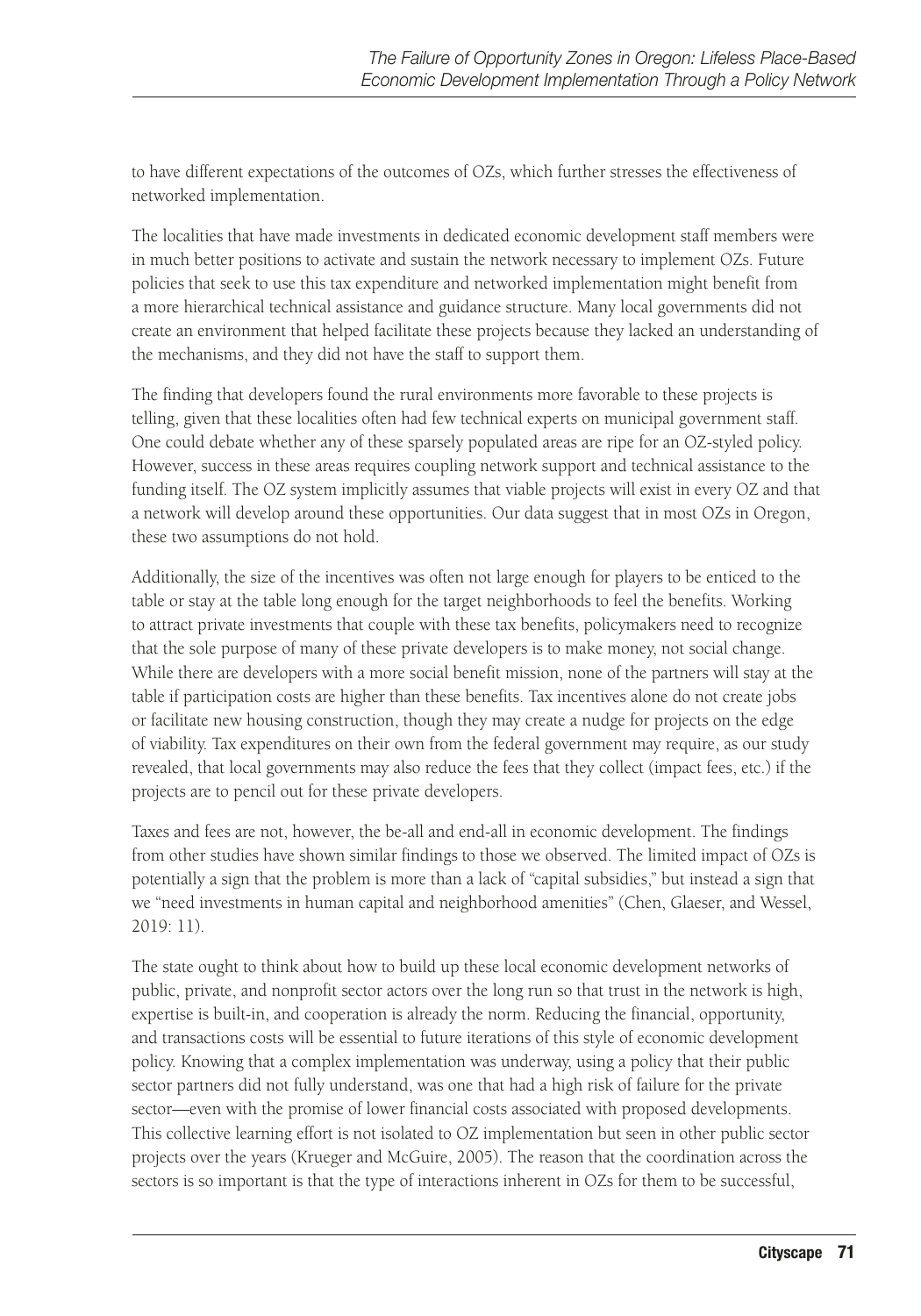especially in rural areas, is that the static capacity of these sectors by themselves is not sufficient for success. The frequency with which these partnerships occur is too low, and the depth of the organizations is insufficient to be confident that we would see success regularly. Having support built into the economic development system across the state would give the success of OZs and similar policies a fighting chance.

The literature on networked governance would suggest that building and investing in more structures to encourage the efficient management of these programs is critical for their success. Governments should be supporting the growth and interconnections of the network players so that the outcomes will be more directed and consistent. A number of means can accomplish this, but one such step would be to increase the time between the program's start and expected completion. The goals of selecting designated OZs and starting projects had far too short of a time horizon for appropriate networks to develop to respond to the policy. This left incomplete planning and poor targeting in its wake.

This report is not likely to be the last word on Opportunity Zones in Oregon or the United States. We suggest that moving forward, the federal, state, and local governments take research on the topic more seriously ahead of time and design evaluations into the legislation more seriously. For example, Bartik (2002) has argued that not only should we evaluate economic development projects more frequently, but that the task is not nearly as difficult as it often seems. Randomized controlled trial studies (RCT) have a place in evaluating these programs moving forward, but they require action by those implementing these programs to ensure that these types of studies are introduced earlier in the process (Bartik, 2002). Future studies on how much different parties knew of OZs, how they are being used, and how effective the legislation has been in spurring economic growth, should consider the features of RCT in designing evaluation tools. RCT can also be used to evaluate the effectiveness of specific tactics, messaging, or approaches to implementing policies like OZs through networks. Network policy delivery is here to stay, and we need to be conscious of the implications of this implementation method.

### **Acknowledgments**

The authors wish to thank Stephen Brooks and Wayne Patterson for their assistance and insight on the project.

### **Authors**

James Matonte is a Natural Resource Associate for ECONorthwest. He worked on this report while he was a graduate student in the Masters of Community and Regional Planning program at the University of Oregon. Robert Parker is Director of Strategic and Technical Solutions for the Institute for Policy Research and Engagement at the University of Oregon. Benjamin Y. Clark is an Associate Professor of Public Administration and the Co-Director of the Institute for Policy Research and Engagement at the University of Oregon.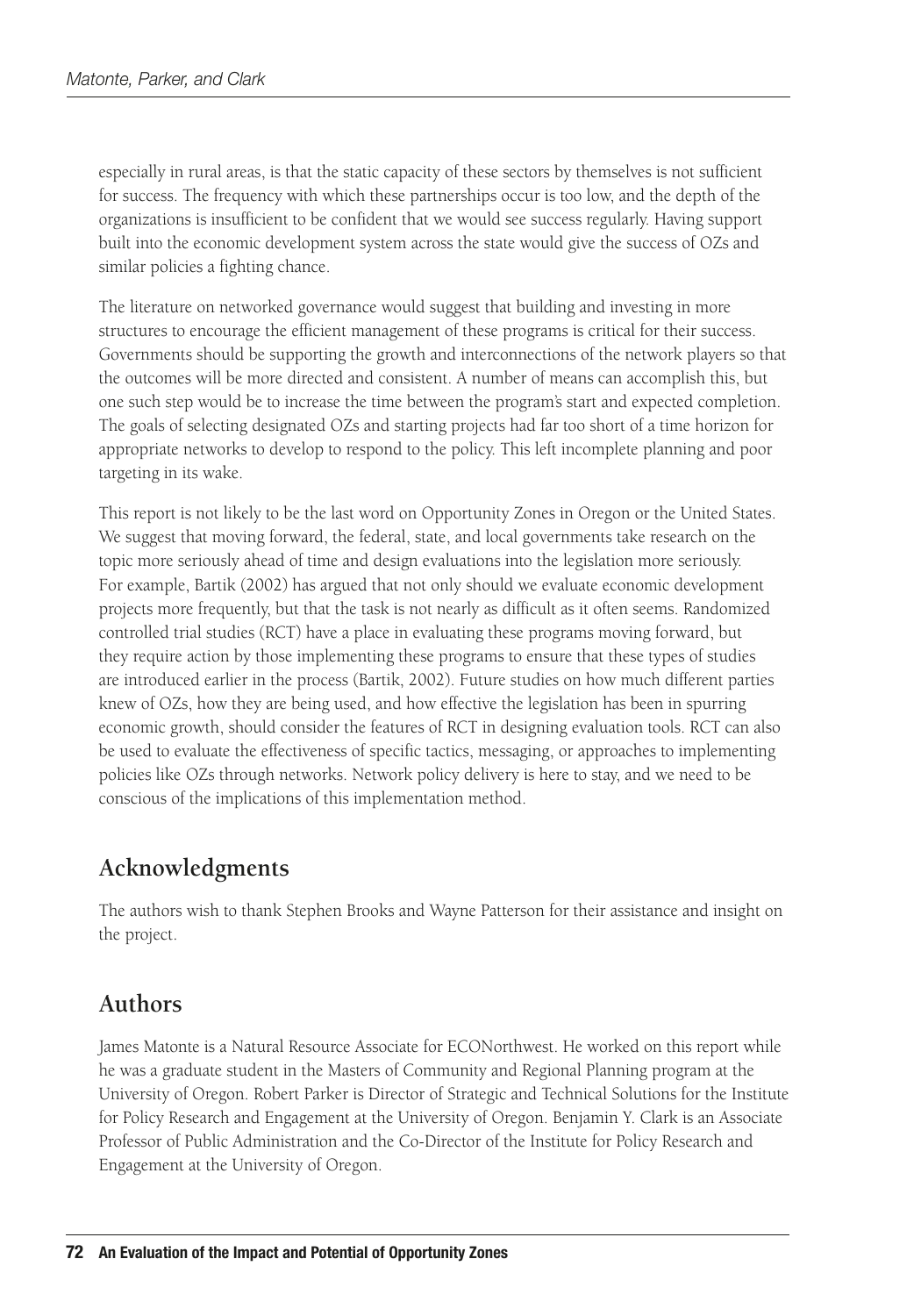### **References**

Abravanel, Martin D., Nancy M. Pindus, Bret Theodos, Kassie Bertumen, Rachel Brash, and Zach McDade. 2013. *New Markets Tax Credit (NMTC) Program Evaluation*. Urban Institute. [https://www.urban.org/sites/default/files/publication/24211/412958-new-markets-tax-credit-nmtc](https://www.urban.org/sites/default/files/publication/24211/412958-new-markets-tax-credit-nmtc-program-evaluation.pdf)[program-evaluation.pdf](https://www.urban.org/sites/default/files/publication/24211/412958-new-markets-tax-credit-nmtc-program-evaluation.pdf).

Bartik, Timothy. 2002. Evaluating the Impacts of Local Economic Development Policies on Local Economic Outcomes: What Has Been Done and What is Doable? Working paper 03-89. Upjohn Institute Staff. SSRN Scholarly Paper ID 369303. Social Science Research Network. [https://doi.org/10.2139/ssrn.369303.](https://doi.org/10.2139/ssrn.369303)

Blair, Robert. 2002. "Policy Tools Theory and Implementation Networks: Understanding State Enterprise Zone Partnerships," *Journal of Public Administration Research and Theory* 12 (2) 161–190.

Bozeman, Barry. 2000. *Bureaucracy and Red Tape*. Prentice Hall Upper.

Bozeman, Barry, and Mary K. Feeney. 2011. *Rules and Red Tape: A Prism for Public Administration Theory and Research*. M.E. Sharpe.

Brooks, Stephen. 2021 (May 11). Personal correspondence (Personal communication).

Buhayar, Noah , and Lauren Leatherby. 2019. "Welcome to Tax Breaklandia," *Bloomberg Businessweek*.<https://www.bloomberg.com/graphics/2019-portland-opportunity-zones/>.

Business Oregon. 2020. *Opportunity Zones*. [https://www.oregon4biz.com/Opportunity-Zones/.](https://www.oregon4biz.com/Opportunity-Zones/)

Busso Matias, and Patrick Kline. 2008. Do Local Economic Development Programs Work? Evidence from the Federal Empowerment Zone Program. Discussion paper 1638. Cowles Foundation. SSRN Scholarly Paper ID 1090838. Social Science Research Network. [https://papers.ssrn.com/abstract=1090838.](https://papers.ssrn.com/abstract=1090838)

Chen, Jiafeng, Edward L. Glaeser, and David Wessel. 2019. The (Non-) Effect of Opportunity Zones on Housing Prices. NBER Working Paper No. 26587. Cambridge, MA: National Bureau of Economic Research.<https://doi.org/10.3386/w26587>.

City of Erie, PA. 2018. *City of Erie Investment Prospectus*. [https://cityof.erie.pa.us/wp-content/](https://cityof.erie.pa.us/wp-content/uploads/2019/01/Opportunity-Zones.pdf) [uploads/2019/01/Opportunity-Zones.pdf](https://cityof.erie.pa.us/wp-content/uploads/2019/01/Opportunity-Zones.pdf).

Clark, Benjamin Y. 2014. "Can Tax Expenditures Stimulate Growth in Rust Belt Cities?" In *The Road Through the Rust Belt: From Preeminence to Decline to Prosperity*, edited by William M. Bowen. W.E. Upjohn Institute: 37-68.

Coase, Ronald H. 1960. "The Problem of Social Cost." In *Classic Papers in Natural Resource Economics*, edited by C. Gopalakrishnan. Palgrave Macmillan UK: 87-137. [https://doi.org/10.1057/9780230523210\\_6](https://doi.org/10.1057/9780230523210_6).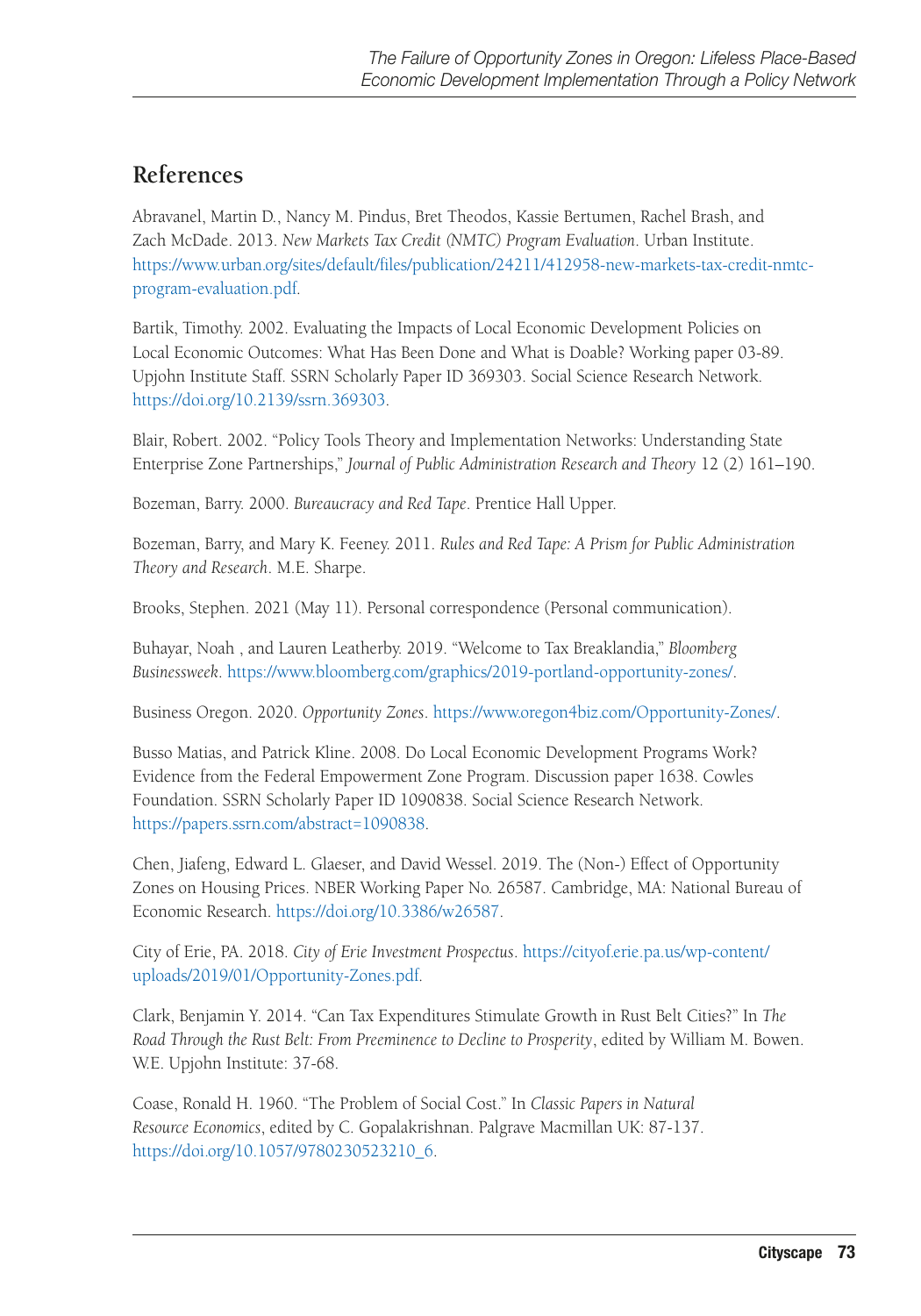Government Accountability Office (GAO). 2014. *New Markets Tax Credit: Better Controls and Data Are Needed to Ensure Effectiveness* [GAO-14-500]. Government Accountability Office. [https://www.gao.gov/products/GAO-14-500.](https://www.gao.gov/products/GAO-14-500)

———. 1997. *Community Development: The Federal Empowerment Zone and Enterprise Community Program* (GAO/T-RCED-98-27). Government Accountability Office. [https://www.gao.gov/products/](https://www.gao.gov/products/t-rced-98-27) [t-rced-98-27](https://www.gao.gov/products/t-rced-98-27).

Gurley-Calvez, Tami, Thomas J. Gilbert, Katherine Harper, Donald J. Marples, and Kevin Daly. 2009. "Do Tax Incentives Affect Investment?: An Analysis of the New Markets Tax Credit." Public *Finance Review* 37 (4): 371–398.<https://doi.org/10.1177/1091142109332846>.

Hauser, Daniel. 2020 (February 6). HB 4010: Disconnect from Opportunity Zones. Oregon Center for Public Policy. [https://www.ocpp.org/2020/02/06/hb-4010-disconnect-opportunity-zones/.](https://www.ocpp.org/2020/02/06/hb-4010-disconnect-opportunity-zones/)

Hauser, Daniel, and Juan Carlos Ordóñez. 2019 (April 1). *4 Ways "Opportunity Zones" Squelch Real Opportunity*. Oregon Center for Public Policy. [https://www.ocpp.org/2019/04/01/opportunity-zones](https://www.ocpp.org/2019/04/01/opportunity-zones-oregon-wasteful/)[oregon-wasteful/](https://www.ocpp.org/2019/04/01/opportunity-zones-oregon-wasteful/).

Herd, Pamela, and Donald P. Moynihan. 2019. *Administrative Burden: Policymaking by Other Means*. Russell Sage Foundation.

Jordan, Bre. 2020. "Denouncing the Myth of Place-Based Subsidies as the Solution for Economically Distressed Communities: An Analysis of Opportunity Zones as a Subsidy for Low-Income Displacement," *Columbia Journal of Race and Law* 10 (1): 62–113.<https://doi.org/10.7916/d8-bpnv-qr68>.

Krueger, Skip, and Michael McGuire. 2005 (January 1). *A Transaction Costs Explanation of Interlocal Government Collaboration*. Paper prepared for the Eighth National Public Management Research Conference, Los Angeles, CA. [https://citeseerx.ist.psu.edu/viewdoc/download?doi=10.1.1.490.70&](https://citeseerx.ist.psu.edu/viewdoc/download?doi=10.1.1.490.70&rep=rep1&type=pdf) [rep=rep1&type=pdf](https://citeseerx.ist.psu.edu/viewdoc/download?doi=10.1.1.490.70&rep=rep1&type=pdf).

Meier, Kenneth J. and Laurence J. O'Toole, Jr. 2011. "Comparing Public and Private Management: Theoretical Expectations," *Journal of Public Administration Research and Theory,* 21 (suppl\_3): i283– i299. [https://doi.org/10.1093/jopart/mur027.](https://doi.org/10.1093/jopart/mur027)

Mossberger, Karen. 1999. "State-Federal Diffusion and Policy Learning: From Enterprise Zones to Empowerment Zones," *Publius: The Journal of Federalism* 29 (3): 31–50. [https://doi.org/10.1093/](https://doi.org/10.1093/oxfordjournals.pubjof.a030036) [oxfordjournals.pubjof.a030036.](https://doi.org/10.1093/oxfordjournals.pubjof.a030036)

Oregon Office of Rural Health (ORH). 2020. *About Rural and Frontier Data*. [https://www.ohsu.edu/](https://www.ohsu.edu/oregon-office-of-rural-health/about-rural-and-frontier-data) [oregon-office-of-rural-health/about-rural-and-frontier-data.](https://www.ohsu.edu/oregon-office-of-rural-health/about-rural-and-frontier-data)

Oregon State Legislature. 2021. HB2428. 2021 Regular Session—Oregon Legislative Information System. [https://olis.oregonlegislature.gov/liz/2021R1/Measures/Overview/HB2428.](https://olis.oregonlegislature.gov/liz/2021R1/Measures/Overview/HB2428)

Ostrom, Elinor. 1990. *Governing the Commons: The Evolution of Institutions for Collective Action*. Cambridge University Press.